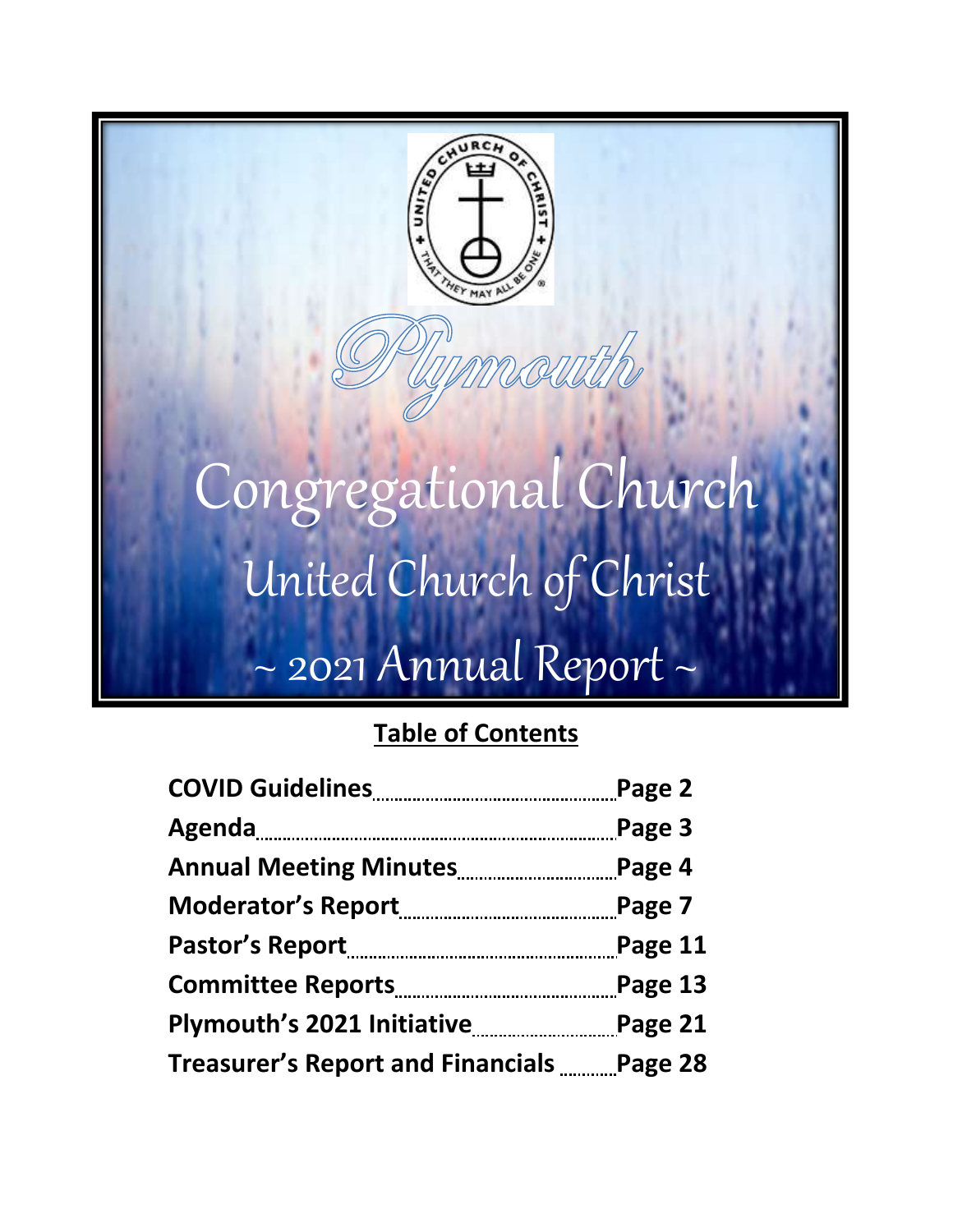## **COVID GUIDELINES**

*Plymouth members managed to avoid contracting Covid-19 for nearly two years. However, the newest variant has infected a few members. Please continue to be vigilant, since this virus can still be lethal, especially for people with pre-existing conditions.*

- 1. Go home, stay away from other people, and contact your health care provider if you have any of these symptoms: Fever or feeling feverish; Chills; A new cough; Shortness of breath; A new sore throat; New muscle aches; New headache; New loss of smell or taste.
- 2. Masks are recommended at worship services and other gatherings at Plymouth.
- 3. Weather permitting, we encourage people to fellowship outside after the service.
- 4. Spread yourselves out in the sanctuary for social distancing.
- 5. We will continue to use the small individual containers for communion; and make masks and hand sanitizers available.
- 6. We are thankful that the majority of Plymouth people have been vaccinated; and strongly encourage getting vaccinated and boosted**.**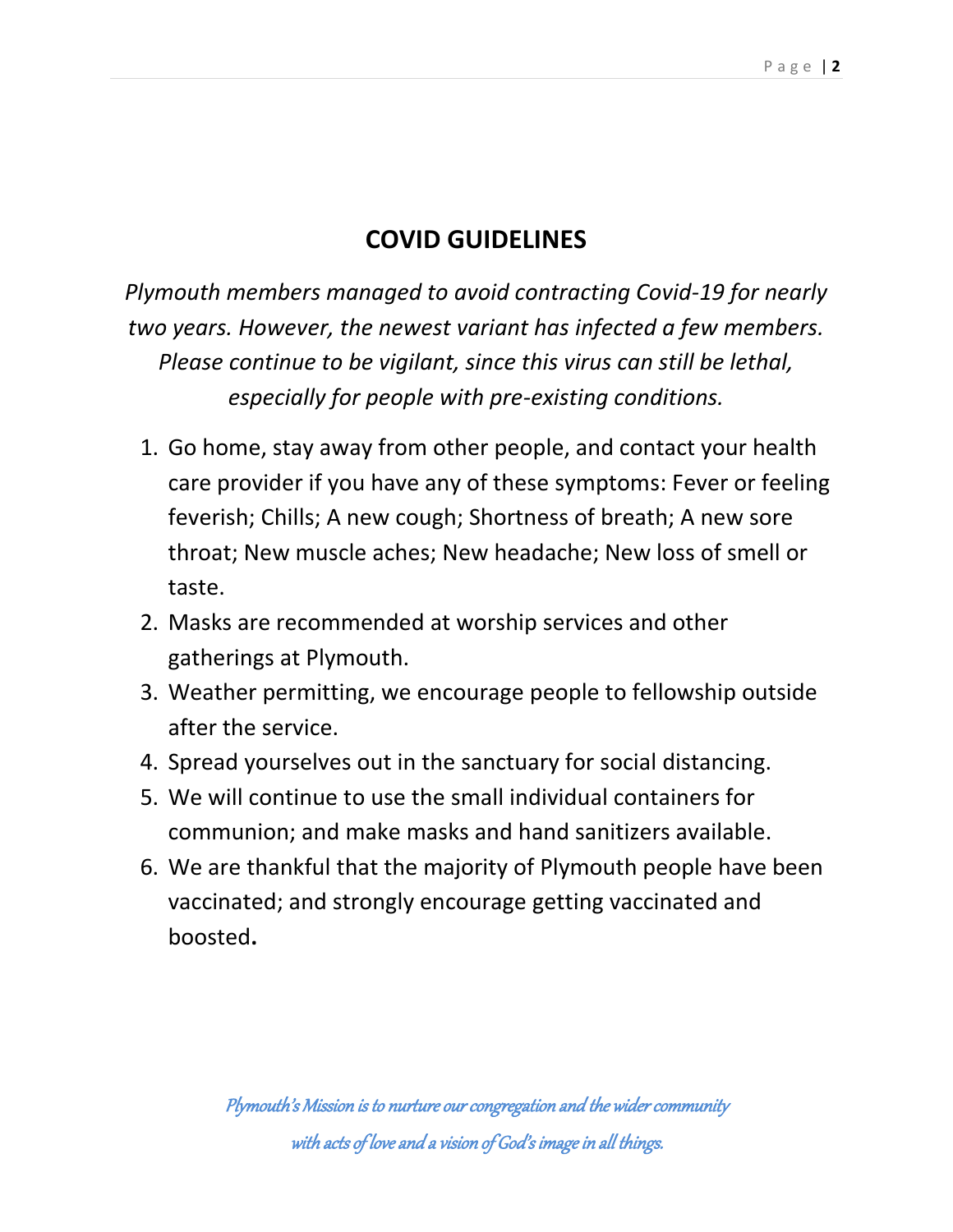### **Agenda**

# **Plymouth Congregational Church Annual Meeting January 30, 2022**

- 1. Opening Prayer—Pastor Charles Wei
- 2. Review and Adoption of the January 2021 Annual Meeting Minutes
- 3. Highlights of Committee Reports
- 4. Bylaw Updates: Work in Progress
- 5. Request for Congregational Feedback: Prioritization of Needs
- 6. Presentation and Adoption of Proposed Budget for 2022
- 7. Election of Council Officers for 2022
- 8. Good of the Community
- 9. Closing Prayer—Pastor Charles Wei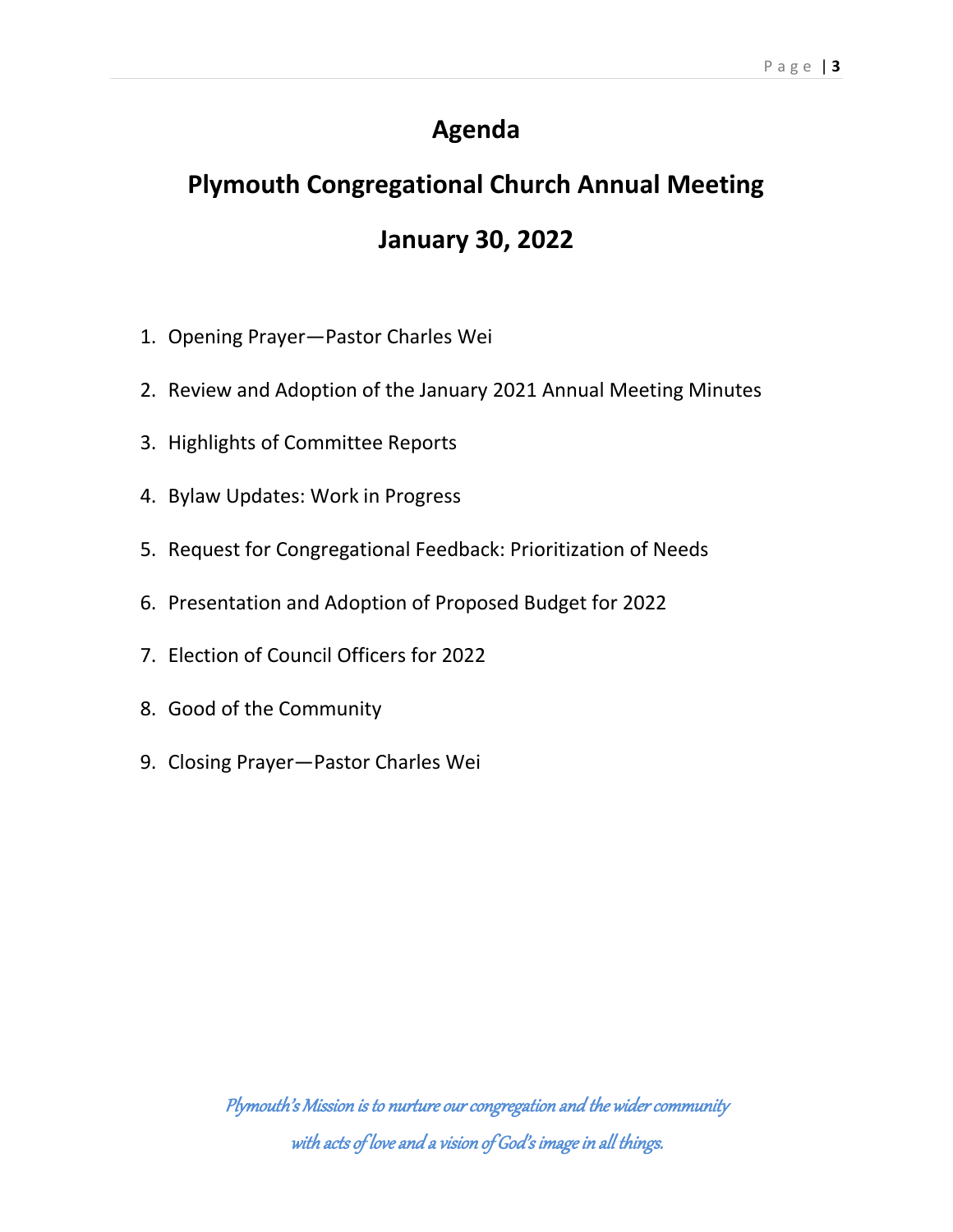#### P a g e | **4**

## **Plymouth Congregational UCC Annual Meeting**

### **January 31, 2021 via Zoom**

- 1. Meeting began at 12:05 p.m. Pastor Roger Lynn reviewed Zoom directions with 24 attendees and thanked Dean Pavlakis for his valuable technical assistance with Zoom.
- 2. Opening prayer by Pastor Roger Lynn.
- 3. Minutes were approved.
- 4. Jennifer Thompson introduced her next Initiative Process---The Post COVID Church. Part of her investigation will include conversations with clergy, our local UCC conference and the National UCC conference. She plans to have progress reports in the February, March, and April Waymarks, a discussion and report to the church council in May, another report in the June Waymarks, and a summer discussion. There will be questions included for the congregation to offer feedback.
- 5. Pat Christian summarized the past budget year:
	- There was a change in daycare ownership increasing our legal expenses.
	- Our new bookkeeper, Karen Wynne, helped to streamline the bookkeeping and has participated in Webinars to learn more about church related finances. She has also taken over much of the church's accounting work, everything except payroll, as she is proficient in QuickBooks, saving us on accounting fees.
	- Pledge income was down as were expenses but not as much.
	- Budget for the new year is conservative and optimistic. The projected income is \$164,210. (down slightly from last year) The projected expenses are \$198,000.
	- We do have reserve funds to cover the shortfall if necessary. We are also applying for a PPP (Paycheck Protection Program) loan which can be used for salaries and utilities and therefore is not required to be repaid.
	- Pat Buell asked whether the \$3000 that had been designated for pastor sabbatical, interim pastor, and new pastor search expenses in the 2020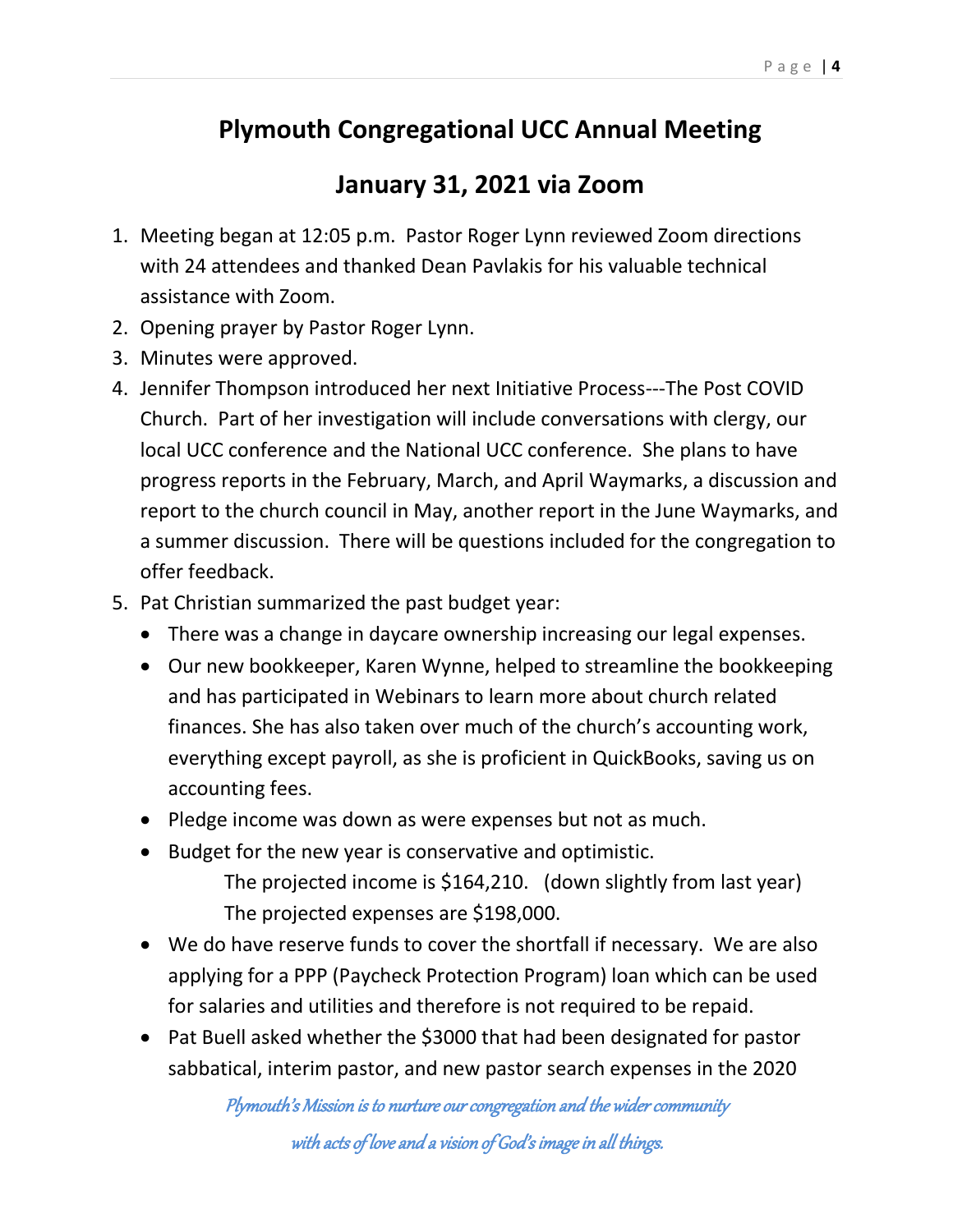budget has been transferred. Pat Christian and Karen will make sure that is done for both 2020 and 2021 and will confer with Pat Buell if necessary.

- The Betty Purvis bequest has been put in the Christian Education account at Ascent Bank which is unrestricted. The amount is over the FDIC limits but some of that money will be transferred to another bank under a program Ascent Bank offers for this situation.
- Gus Byrom moved to accept the budget. Hal Fossum seconded and it passed unanimously by Zoom ballot.
- The current signers on the US Bank Endowment Account are Pat Buell and Don Harriott. Pat Christian will file the appropriate paperwork to remove their names and add hers and another council member. Most of those funds will then be transferred to the United Church Funds Endowment account, as was the intent when the US Bank account was set up. The Endowment Fund at United Church Funds book value as of December 31, 2020 was \$47,387.32 and the market value was \$79,274.91.
- 6. Roger thanked Liz Gundersen for her time as Moderator and for agreeing to serve as Vice-Moderator. He then thanked Hal Fossum for his time serving on Buildings and Grounds.

| Council members are: | Jan Clinard: Moderator                          |
|----------------------|-------------------------------------------------|
|                      | Liz Gundersen: Vice Moderator                   |
|                      | Mission and Outreach: open                      |
|                      | Pat Christian: Treasurer                        |
|                      | Mary Drysdale: Secretary                        |
|                      | Boyce Fowler: Buildings and Grounds--Volunteers |

who will also help if needed are Don Harriott, Skeeter Warner, Scott Thompson, Ann Byrd, Steve Mandeville (Day Care) and Dick and Florence Mayer (Columbarium).

Lynn Bolin moved to accept Jan and Boyce as new council members, Sunny Ray Mandeville seconded. All approved by Zoom ballot.

7. Lynn Bolin, Pat Christian and Jan Clinard all thanked the council members for their work during the unusual, trying year.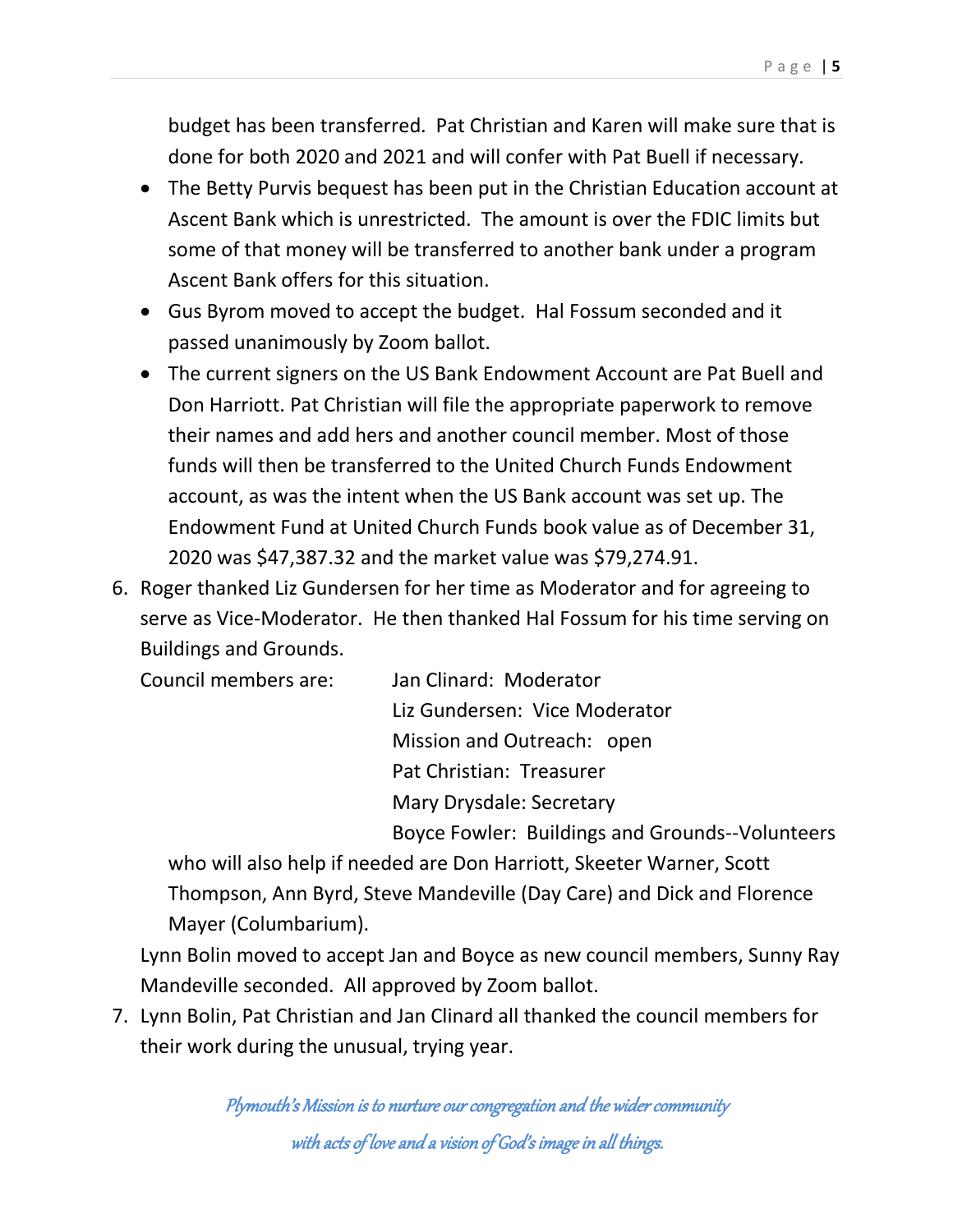- 8. Roger reiterated our efforts to return to in-person church as soon as possible and asked for ideas on when we could possibly consider that.
- 9. Liz Gundersen thanked Sunny Ray for her help in organizing the pre-Christmas Eve service on the church lawn.
- 10.Florence Mayer commented on looking forward to being back to in-person church.
- 11.Sunny Ray offered to host the first Women's Group meeting.
- 12.Closing prayer—Roger
- 13.Meeting adjourned at 1:10 p.m.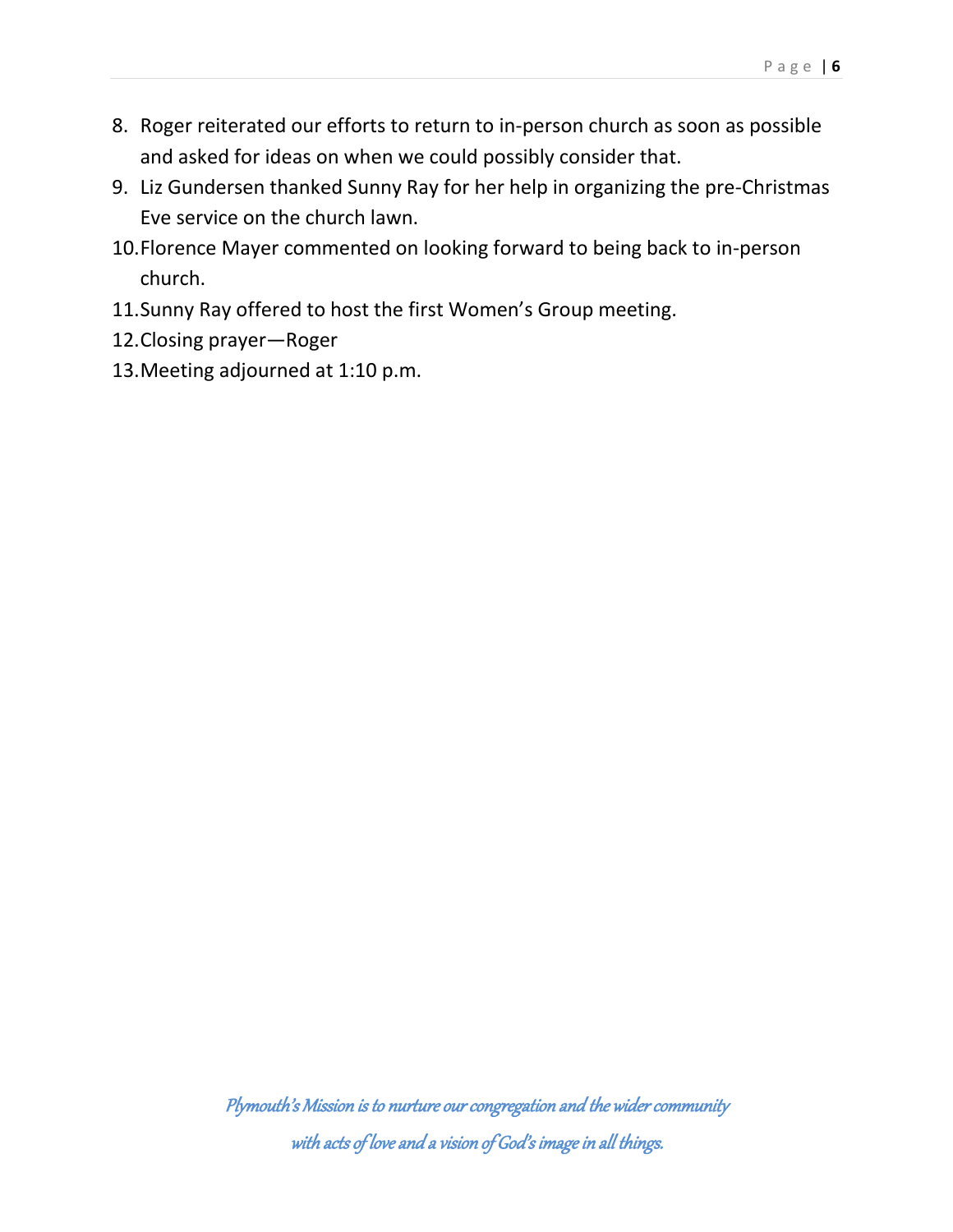#### P a g e | **7**

### **Plymouth Congregational Church**

### **Moderator's Report for 2021**

Jan Clinard

2021 began with Council meetings on zoom, online church services, and a settled pastor, office manager, bookkeeper, music director, and janitor. All of this changed in 2021.

A year ago, Pastor Roger Lynn wrote in Waymarks, "We can't always control what



happens to us, but we can choose how we will respond, and when our response is shaped by an awareness that God is with us, then we are well on our way to a full, richer, more abundant experience in life." On March 7, Roger announced his retirement after a 5 ½ year ministry with Plymouth. Roger kept his "feet firmly planted in the flow" with skillful, reassuring leadership, insightful writing and messages, technical skills, and trust that our "future will unfold in marvelous, amazing, and surprising ways." His prediction seems true.

By June 27, when we shared Roger's last service as pastor with guests, music, "A Litany of Departure," and tears, as Roger removed his stole and robe, we had already hired a supply pastor team and signed a Letter of Call for a Designated Term Pastor, Charles Wei.

When Reverends Stephen Brehe and Mark Wilson learned of Roger's retirement, they offered to serve as a "bridge between the past and future," not only filling the pulpit, but providing pastoral care, bible

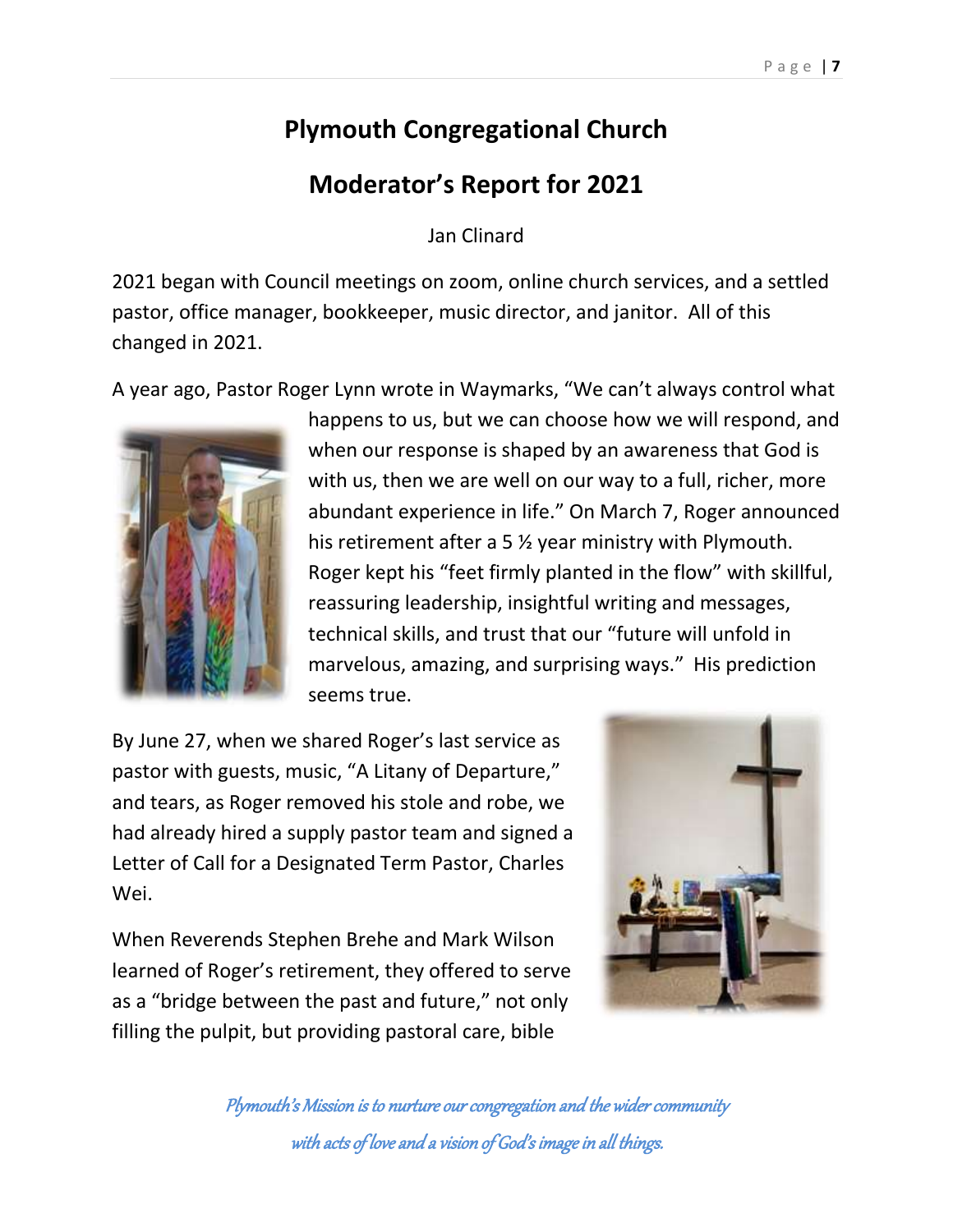

study, and managing other church functions. Mark, who held master's degrees in biology and theology, had retired from the US Fish and Wildlife Service and Stephen had retired as the Dean of St. Peter's Cathedral. Both had served as interim pastors and taught bible study courses jointly; but their backgrounds and theological approaches differed markedly. Mark paired science and theology with slide-enhanced sermons and Steve reflected the "high church" experience. On Easter Sunday, in-person services resumed, although many parishioners continued to take advantage of online

options. We were especially grateful to them as they planned funerals and eulogized long-time members Ed Miller and Jim Erickson. Not only did the congregation and the Council feel blessed by their service from July through the first of October, but they enjoyed their time with us and expressed how "amazed and pleased" they were about how quickly we moved along in our search process.

That process began with Conference Minister Marc Stewart teaching Council members about the nuances of searching for Interim, Designated Term, and Settled Pastors; forming a Search Committee; more study about the search process; reviewing profiles; interviewing candidates via Zoom; and working through discernment. The Interim Search Committee (Jennifer Jeffries Thompson, Terry Tatchell, Frank Kromkowski, Lynn Bolin, and me) were immediately impressed with Rev. Charles Wei's profile, then by his first and second interviews, his personality, his answers and his questions.

We expected him to move from California and begin here August 29, but when he was nearly packed and ready to move, he tore his shoulder while trimming a tree. After dealing with pain for several days, he went to the emergency room, ultimately requiring four surgeries and antibiotic treatments until he was well enough to travel. We extended our contracts with Steve and Mark and finally welcomed Pastor Charles to the pulpit on October 17.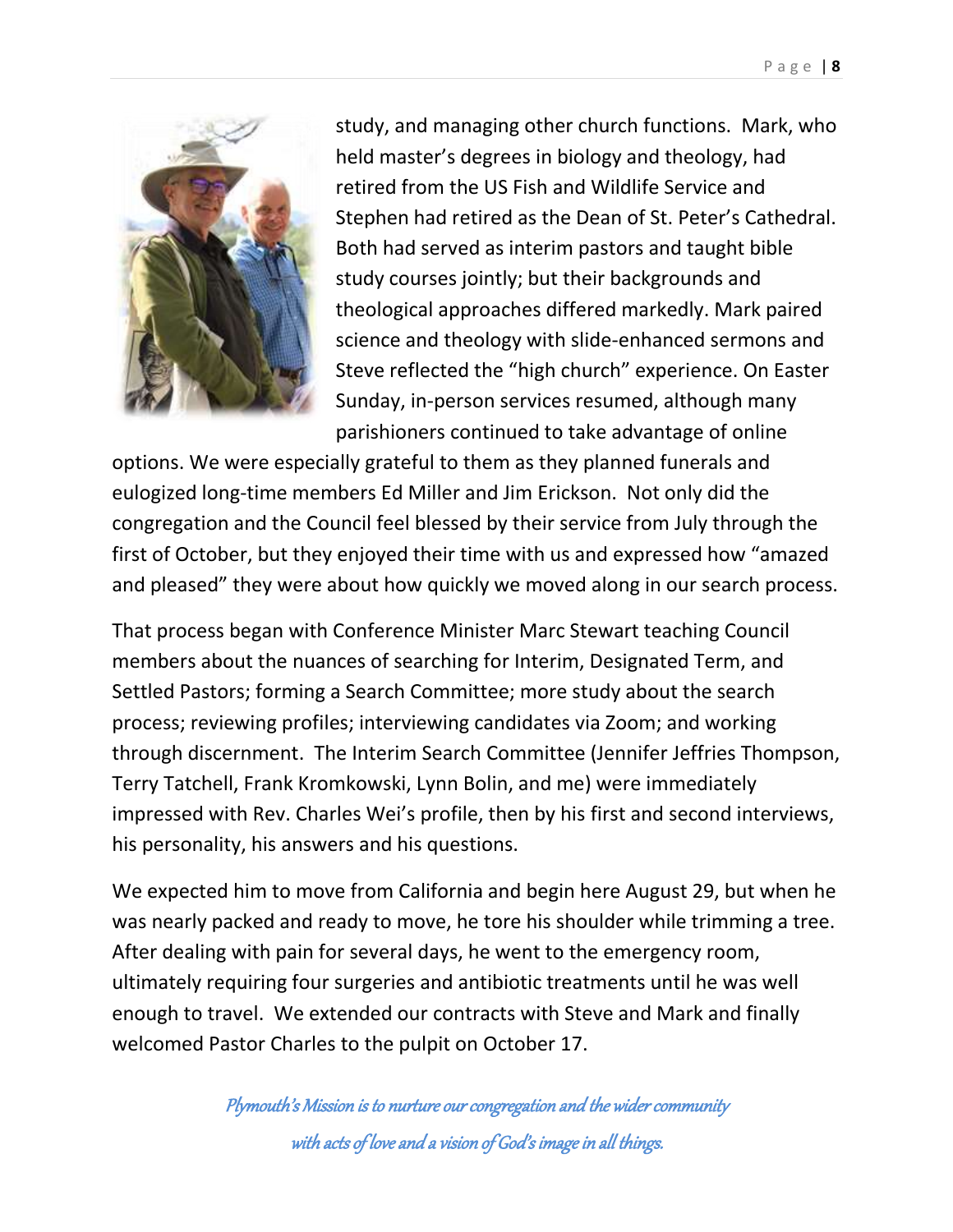Charles quickly recognized a need and reached out to members to reinvigorate or reconstitute the committees that are critical to maintaining a congregational approach to worship and community service and to achieving Plymouth's Mission "to nurture our congregation and the wider community with acts of love and a vision of God's image in all things." Reorganizing committees led to reorganizing our bylaws to accurately reflect the roles of committees, most of which will be chaired by council members. At some point this year, the congregation will be asked to vote on updated bylaws.

We hired Gloria Soja as office manager to replace outgoing Allison Rowland in April; Gail Tronstad replaced bookkeeper Karen Wynn in August; Dave Donaldson's departure led first to shared custodial help; then to the hiring of Tomiejo Steele; and in December, Steve and Nancy Michelson were hired as a team of music directors to replace Charlotte Dike, who moved to another state. The formation of a Personnel Committee, led by Vice Moderator Liz Gunderson, was an important asset to the Council in dealing with such significant turnover.

In response to a suggestion by Reverends Brehe and Wilson, Gloria put together a notebook for Council members, which has proven to be a critical tool for organizing the paperwork generated by the new hires, work on bylaws, committee reorganization, minutes from meetings, policies, and budget reports.

At last year's Annual Meeting, we anticipated a "Post-COVID Church." We hope this spring will finally signal a true return to community health. Despite the difficulties caused by a mutating virus and so many personnel changes, Plymouth has accomplished much this year, including a series of workshops on the book, The Bible Tells Me So, speakers addressing elements of Creation Care, and successful fundraising. An ad-hoc committee is working on selection and purchase of soundboard, camera, and microphones to improve the online experience, which continues to provide important outreach.

We enjoy sharing worship services, pastoral care, friendship, spiritual guidance, management, and food with Pastor Charles. Many members have already gotten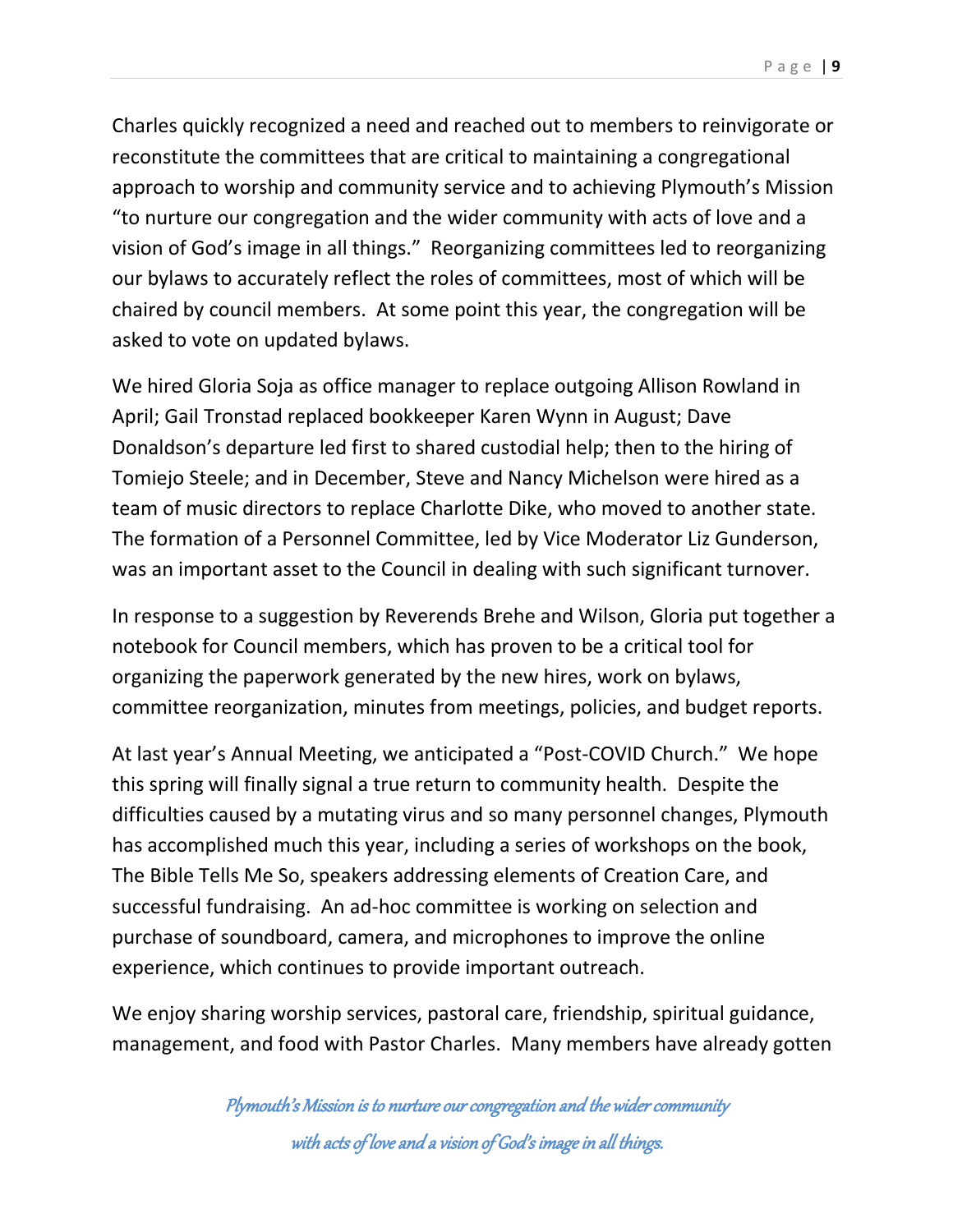to know him by serving on committees, sharing meals, involving him in community events, or simply visiting his church office. Please invite friends to our worship services and outreach events, so they can come to know our Pastor and help grow this church.

Plymouth Church was incredibly blessed this year. Perhaps divine intervention, as well as the solid foundation laid by Roger and staff, helped us transition successfully to a new place, with new, energetic staff, lively music, and moving worship services. Our challenge in the coming year will be to sustain this energy, to use our assets strategically, and to work together in a spirit of love, joy, hope, and faith to nurture our congregation and the wider community.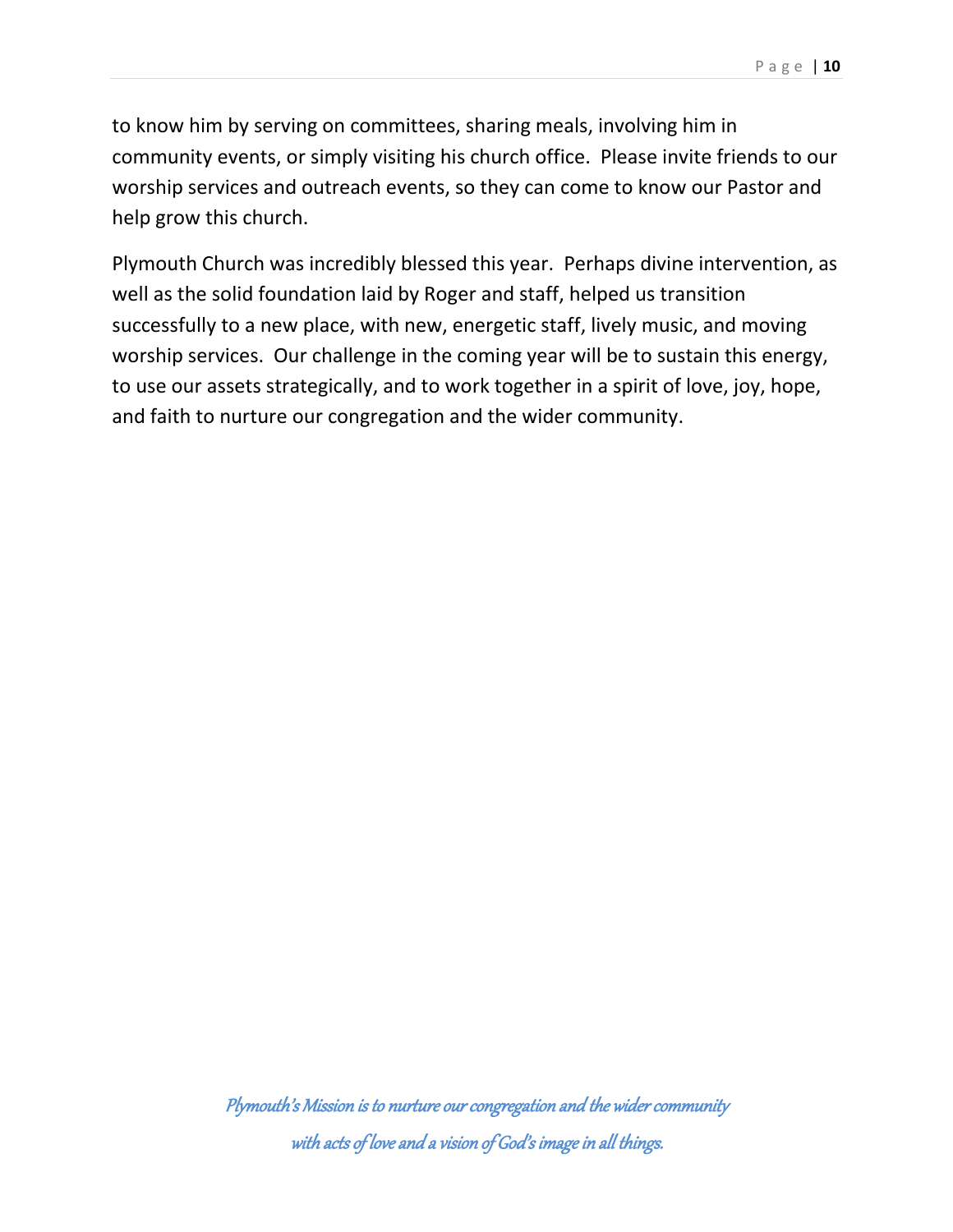## **Plymouth Congregational Church**

### **Pastor's Report for 2021**

Rev. Charles Wei

I have only been with you all for a few months, but so much has happened since I arrived in October. For posterity's sake, I feel that it is important to include the events that transpired right before my arrival. As everyone knows, I was supposed to arrive at Plymouth in August of 2021, however I was prevented from doing so because I tore the pectoralis muscle on my right side, which led to a 3-week stay in the hospital, 4 surgeries, and 6 weeks of IV antibiotics afterwards. During that time, I was encouraged and uplifted by the prayers



of the congregation, and comforted by the fact that Steve Brehe and Mark Wilson agreed to stay on as interim pastors until I recovered enough to travel.

When I finally did arrive, I was greeted with so much love and enthusiasm, that any lingering guilt about not showing up at the previously designated date was swept away. Everyone has been so kind, welcoming, and careful with me, making sure that I've been taking care of myself, and that I don't overexert myself.

That being said, there was much work to do, and I hit the ground running. Many things had lapsed because of the pandemic, and I knew that the congregation needed to get organized again if we were going to do the work that God has set before us to do. To that end, I tried to get to know the members of the congregation as quickly as possible, not only to start building relationships, but also to determine who would be effective and spiritually fed by helping with one of the various committees that we need in place to run the church. I am happy to report that as of right now, the Buildings & Grounds, Hospitality, Outreach &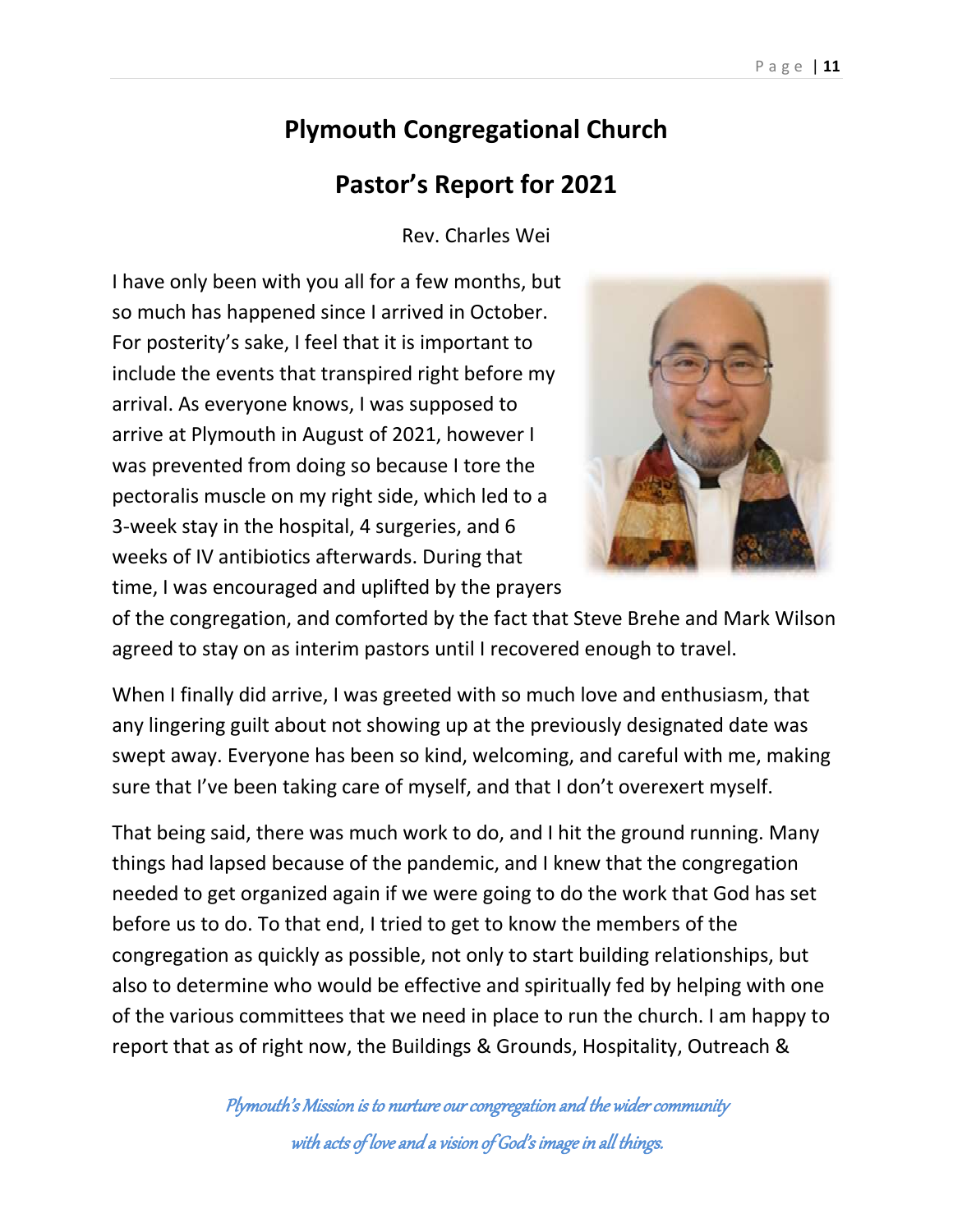Social Justice, Pastoral Care, Personnel, and Worship Committees have all been formed and have taken on the responsibilities of running the church. There are a few more committees that might be convened, but we are well on our way to where we need to be.

During this restructuring, we noticed that the church bylaws were outdated, so we are currently in the process of revising them. This is more about bring the bylaws in line with what is already happening at the church, rather than changing the way that we do things. We are hoping to have the bylaws ready for the congregation to vote on later this year.

I've been getting to know some of the other leaders in the wider community, religious and otherwise, and I intend on continuing to build those bridges in the coming year. It is my hope that Plymouth Congregational Church will be expanding our partnerships throughout Helena, in a similar manner to our current efforts with First Christian Church, Family Promise, Helena Community Gardens, Helena Food Share, and others.

Helena has become the home that I didn't know I was looking for, and I look forward to a new year full of heartwarming fellowship, faithful mission, meaningful worship, and more wonderful surprises.

Grace and peace,

Rev. Charles Wei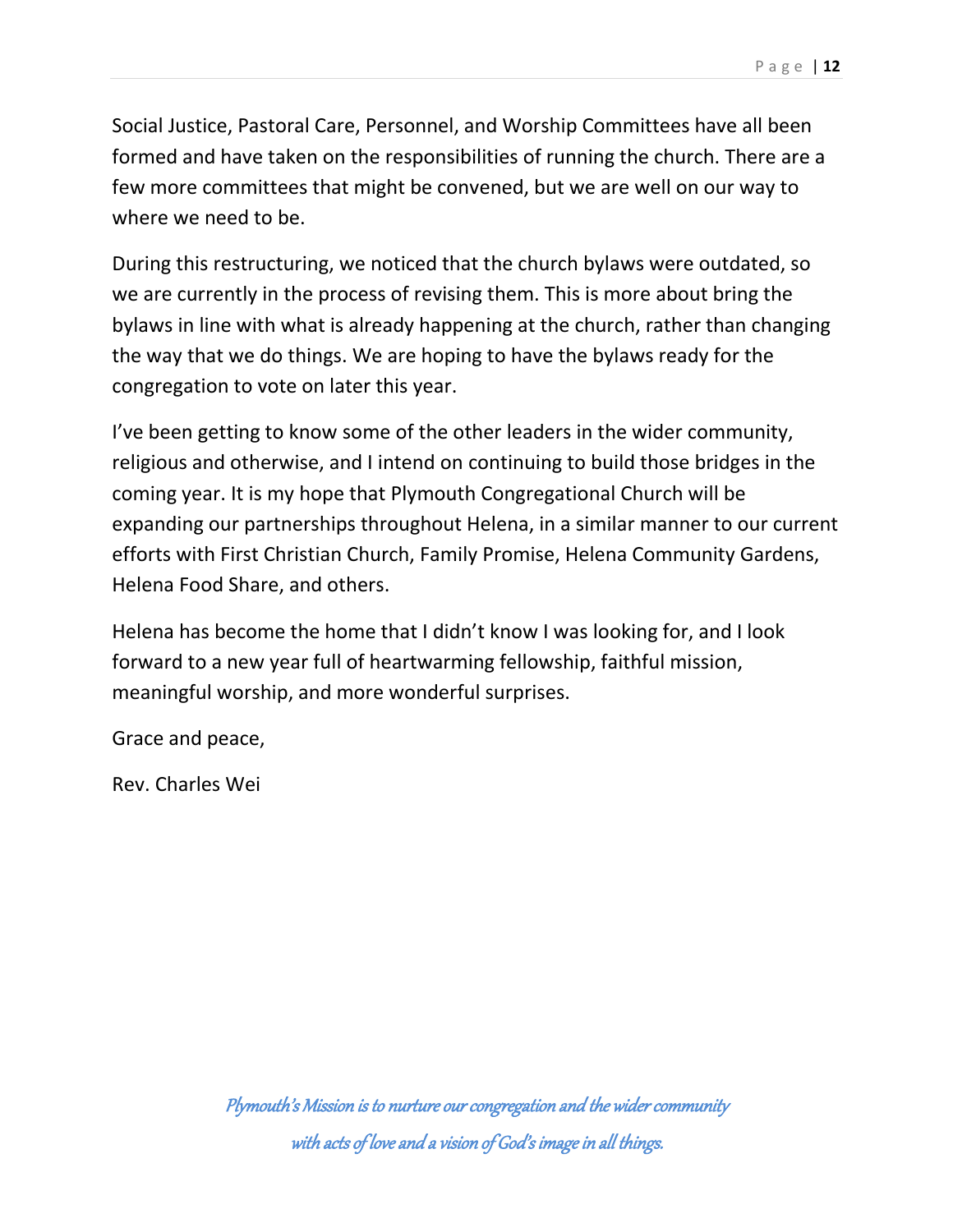### **Plymouth Congregational Church Committee Reports for 2021**

### **Outreach and Social Justice Committee**

Jennifer Jeffries-Thompson

OSJ Committee members: Gus Byrom, Frank Kromkowski, Brenda Senne, Suzanne Nybo and Patti Burke

Plymouth's work for missions, social justice, and educational outreach has long been the soul and heart of what happens through our membership. It is that kind of activity that identifies us historically with the United Church of Christ, the denomination instrumental in purging slavery; bringing to focus women's rights and gender identities; the church pushing for civil rights, and the one that defines creation care as essential to Christian life. That's a lot to live up to. During Civil War, World War, open rebellion, political upheavals, civil unrest and climate change, there are UCC leaders and churches taking controversial stands. In times of robust economy or hard times, in sickness and in health, with flourishing membership or even dwindling participation, the United Church of Christ stands for something.

If you refer to the Annual Report 2020, you will note that there was no report for Outreach and Social Justice. That is partially due to the absolutely bewildering influence of COVID-19, and its imposition on how we, as a church, extend ourselves person-to-person. In a spirit of optimism in the fall, 2021, and coincidentally with the arrival of Rev. Wei, the work and workers associated with Outreach and Social Justice, were re-invested. This report is a combination of programs and service projects that Plymouth manages to accomplish on "automatic pilot", as well as some thoughts on what might happen in the coming months, pandemic or not.

#### **Outreach/Education**

• Book reading and discussion, taught by Rev. Steve Brehe and Mark Wilson (Interim Supply Ministers), "The Bible Tells Me So: Why Defending Scripture Has Made Us Unable to Read It", by Peter Enns, summer 2021, for four weeks; in-person class with approximately 30 participants most of whom were not associated with Plymouth but found their way to Plymouth's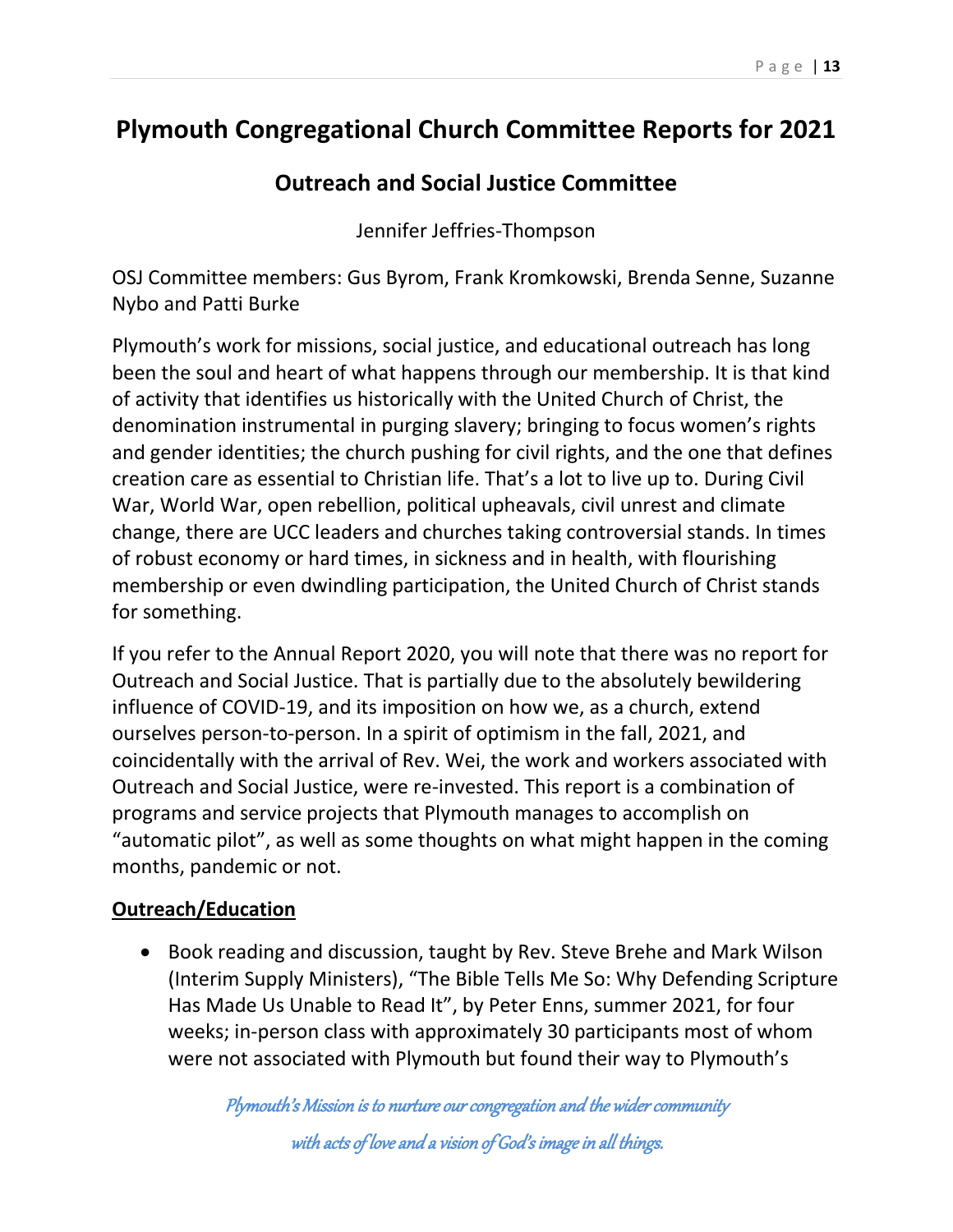lower level Fellowship Hall;

- "Let's Talk About It: Creation Care" featuring three in-person lectures October through December; series included Dr. Eric Meyer, Associate Professor, Theology Department, Carroll College, speaking on the theology of the land, a faith-based perspective on how we can steward our island home, Earth; Matt Elsaesser, owner of 406 Recycling who provided an overview of challenges and opportunities of recycling locally; and Jeff Van Tine, landscape photographer, who presented imagery of endangered Montana scenes and discussed the habitual use of fossil fuels. Jeff's photos, recently featured at the Holter Museum of Art, have been exhibited at Plymouth throughout the building.
- Local Concerns:
	- o The local Jewish Community is purchasing the original synagogue in Helena; the Romanesque/Moorish building, completed in 1895, passed from the hands of the local Jewish community in the 1930's. The building is listed on the National Register of Historic Places. Called "The Menorah Project", Plymouth's stated goal was to raise \$800, one hundred dollars for each candle on the Menorah, to help with the purchase of the building. Far surpassing the goal, Plymouth people raised a total of \$1760 over the course of 3 weeks.



- o The annual Christmas project called "Empty Stockings" is traditionally used to provide goods or resources to a person or family in need of support during the holidays. This year Plymouth supported a family long associated with our congregation who is struggling with a serious medical condition. "Empty Stockings" raised \$2885, which included a \$500 contribution from Town Pump.
- Digital or written articles:
	- o Waymarks featured a continuation of a series called "[More] Hope in Hard Times", which include interviews with and photographs of Plymouth folk who are doing some amazing things even though COVID keeps them close to home;
	- o Waymarks also included three articles called "Couch Time", a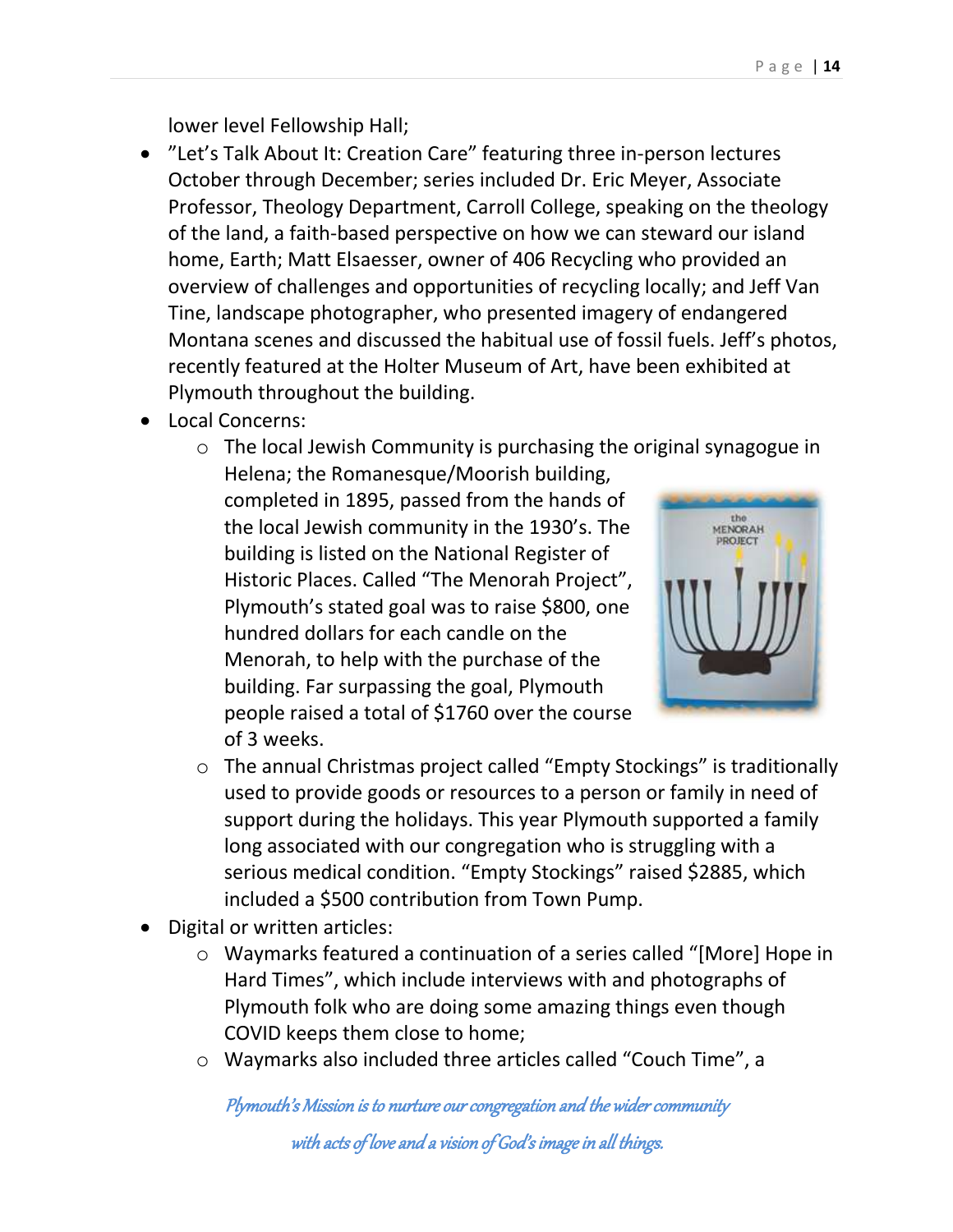summary reflection on the 2021 Initiative describing the Post-COVID Church;

- o Lenten Devotionals booklet was provided free of charge to 15 persons requesting copies. Written and printed by the "Still Speaking" UCC pastors and friends who also prepare the daily meditation of the same name.
- Art Displays:
	- o "Seasonal Mandalas: Photographic Images" taken and developed by Rev. Roger Lynn from 2015 to 2021; includes imagery from the Helena area and permanently displayed in the church hall outside the sanctuary;
	- o Landscape views by photographer Jeff Van Tine, December 2021 and January 2022; temporarily exhibited throughout the building.



#### **Social Justice**

- Budgeted donations included:
	- o Family Promise, Montana Veterans Foundation, Good Shepherd Church – UCC – Sahuarita, AZ (food bank), CUE (UCC Seminary), and Gas Vouchers. (The Gas Voucher program served constituents when the building was open during COVID. Plymouth continues to be the only non-profit in the area providing this service, which costs approximately \$300 per month, and is funded primarily by the Mission Offering.)
- Dave Donaldson and Kathleen Culver provided one meal to God's Love during the pandemic. Dave also cooked a Christmas dinner for the residents of the Willis Cruse House in 2020.
- Candidate Forum for Helena City Commissioner Race; originally scheduled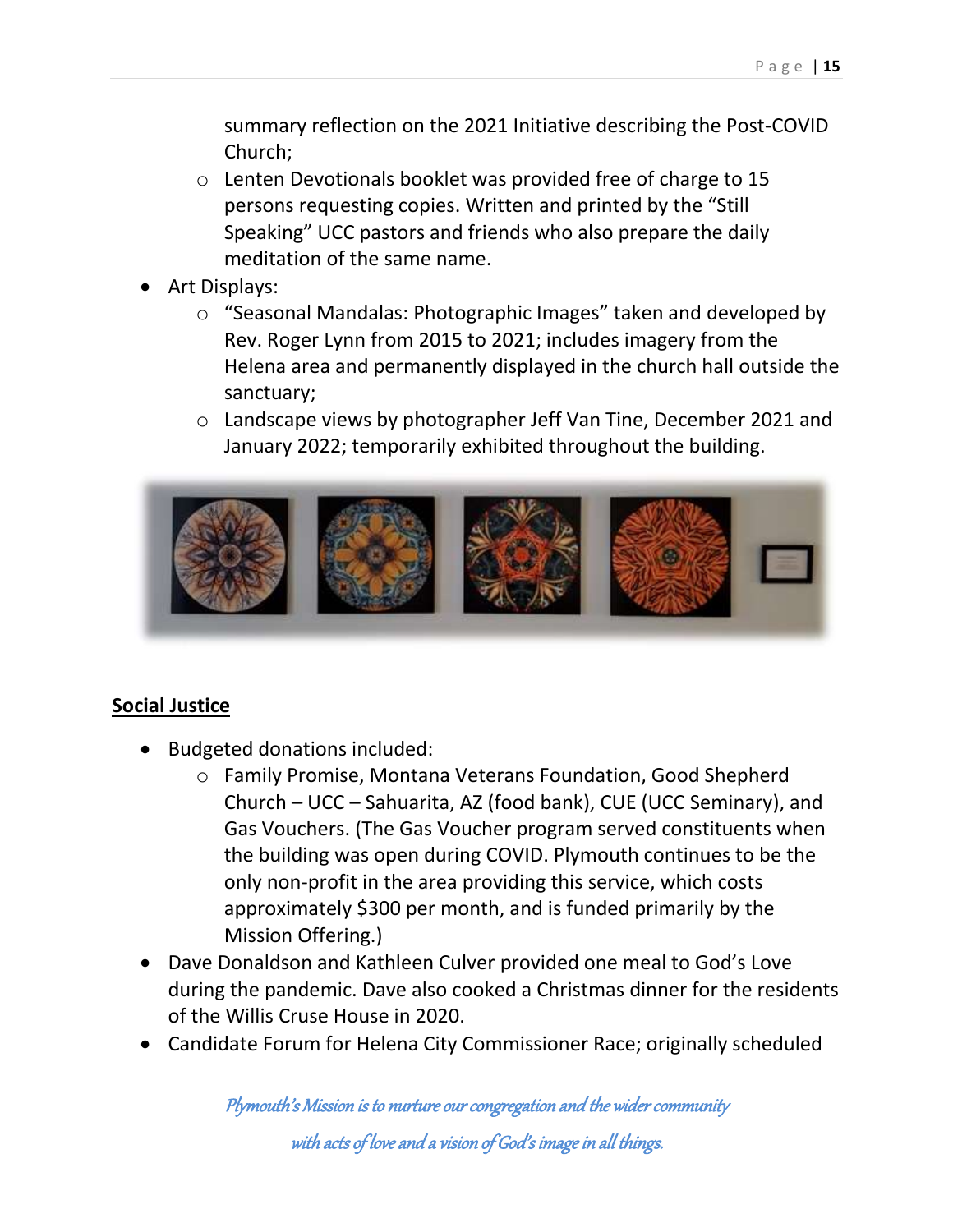to be held at Plymouth, but convened on-line per COVID concerns; meanwhile committee members offered weeks of assistance in developing questions for the candidates focusing on social justice and ethical leadership concerns.

#### **Plans for the Future**

The Outreach and Social Justice Committee met this fall to prioritize the many interests and concerns held by the congregation in hopes of directing our cumulative efforts in certain ways. The year ahead is not planned in totality, knowing that things come up, that emergencies arise, and that we do our best work when love and the Spirit guides us. Some of the areas in which we would like to devote our energies include:

- Mental Health and Advocacy in Lewis and Clark County
- Support for the newly relocated Afghan refugees
- Affordable Housing and Habitat for Humanity
- Little Sprouts (Day Care) partnership
- Assistance to the Native American Community
- Food fellowships of all kinds, COVID dependent

As always if you would like to be part of this ministry, have thoughts about the items mentioned, or suggestions about what other ways our resources can be directed, don't hesitate to speak to or write to one of the committee members listed in the introduction.

### **Pastoral Care Committee**

Lynn Bolin RN, Parish Nurse

The Care Committee will now be called the Pastoral Care Committee.

The Committee members include: Joy Bruck, Kathleen Culver, Amy Demaree, Carol Ann Jacobsen, Evelyn Nelson, Lynn Bolin and we are excited to have Linda Burns join us recently.

The Committee has continued to be in contact, either with visits or by phone, with those members who are unable to attend Church regularly. We sent cards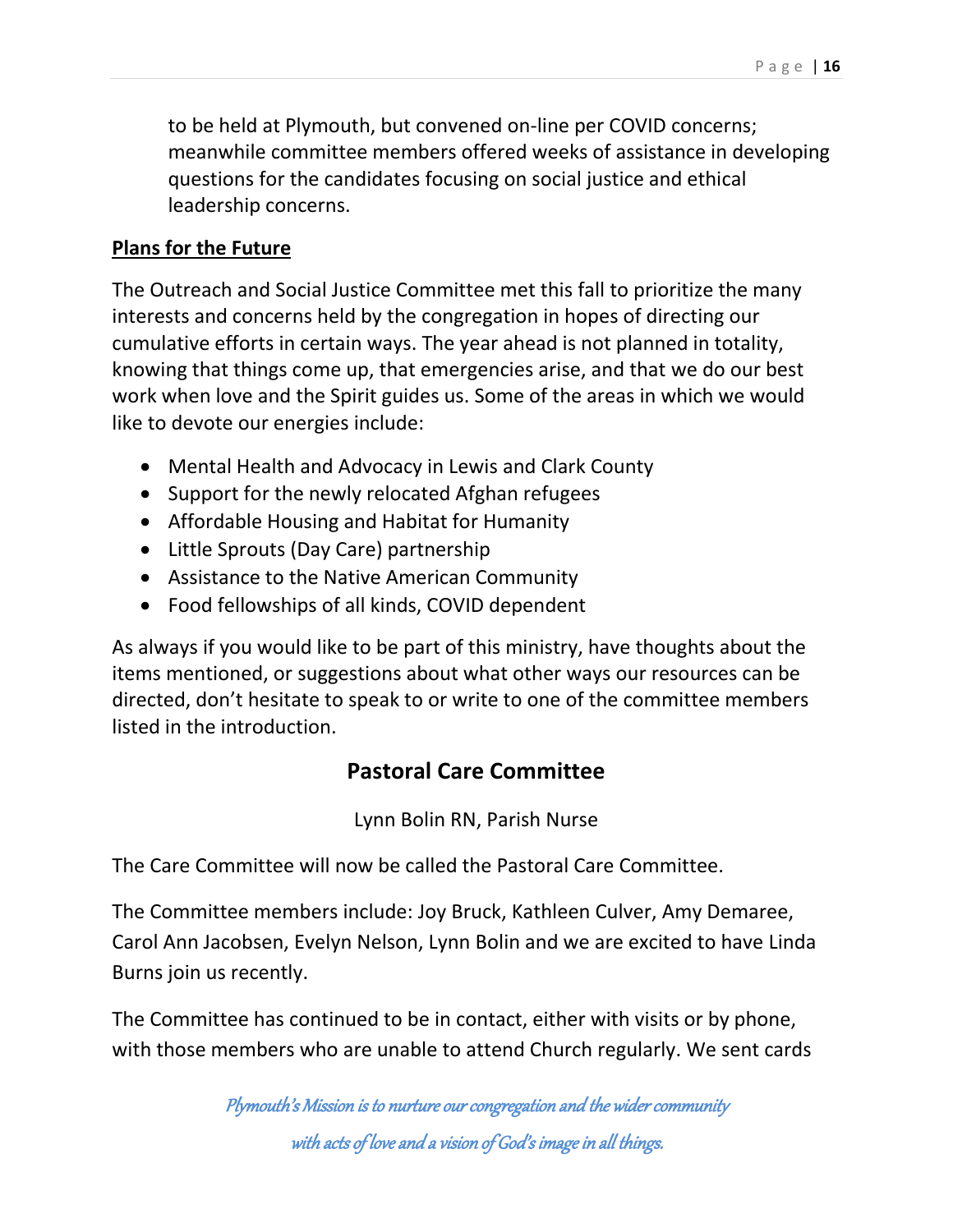and Christmas cookies in December as well as cards at other holidays and other occasions affecting those members. We provided meals for one family during this year. With the arrival of Pastor Wei in October, I was able to accompany and introduce the Pastor to most of these members.

Pastor Wei and the Parish Nurse will share the visitation duties and other members of the Committee will accompany us.

Pastor Wei will meet with the Committee on a regular basis.

### **Personnel Committee**

Liz Gunderson

In July 2021, when our Pastoral Support Team of Steve Brehe and Mark Wilson arrived, we started to review several of the church's administrative procedures. Gloria Soja and I participated in a webinar recommended by our UCC Insurance Board called 'Employment Practices: Liability Considerations for Ministries'. After viewing this, it was clear that we needed a committee to address two issues:

- Update our Employee Handbook
- Address church employment policies, particularly record keeping, written regular reviews and dispute resolution procedures.

With guidance from staff at MT/NWY-UCC, Frank Kromkowski, Carol Ann Jacobson, Jan Clinard, and I, worked over several months with an Employee Handbook template, and adapted it for Plymouth. The final version was accepted by the Council at the December 2021 meeting.

The Personnel Committee has been formed, consisting of the Council Vice-Chair (Liz Gundersen), Frank Kromkowski, and Hal Fossum.

Our responsibilities include: developing positive working relationships with pastor and staff, hiring and termination of staff, maintaining job descriptions, performing initial and yearly staff evaluations, evaluating the pastor in capacity as staff supervisor, ensuring maintenance of personnel files, and addressing employee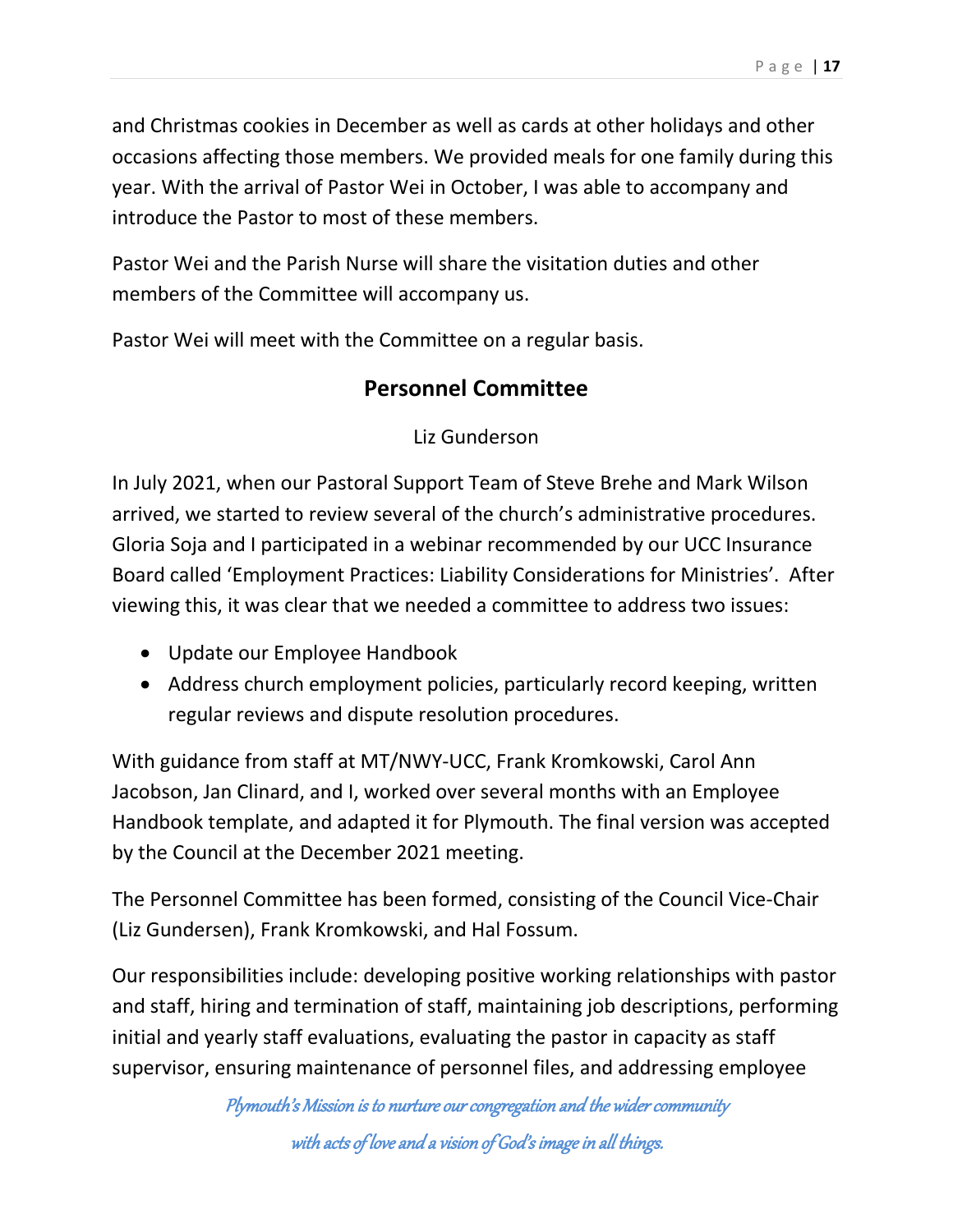grievances (with assistance from pastor and/or council as needed).

We report to the Council when appropriate.

So far, this committee has worked to hire the new janitor Tommie Jo Steele, and new music directors Steve and Nancy Michelson. We have started performance reviews, and are in the process of adopting a standardized Performance Evaluation Form.

### **Building and Grounds Committee**

Boyce Fowler

The Building and Grounds Committee members are: Boyce Fowler, Terry Tatchell, Don Harriott, and Hal Fossum.

In June 2021 a clean the church and grounds was arranged by Jay Shelden identifying items to be addressed. Rain gutters were cleaned, windows washed, flower beds cleaned, junipers trimmed, trees trimmed off the roof of the west side of the day care and the day care playground cleaned of weeds and pine needles. The Women's group arranged a luncheon for workers which had accomplished much in a few hours of working together.

The Little Sprouts Day Care and Preschool contract was reviewed and extended for 60 months with Director Tarah Bullock. Tarah indicated that she has maintained a full number of children and staff during the pandemic year. Kitchen facet leaks were repaired, and the fire suppression system in the kitchen was installed which now needs to be connected to an alarm system. Bids have been obtained for that to happen.

Many months of this year church services were streamed to our membership because of the COVID. The Drysdale's grandson, Lucas, was hired to do that task on Sundays.

The snow removal contact was again approved with Nitro-green for the winter season.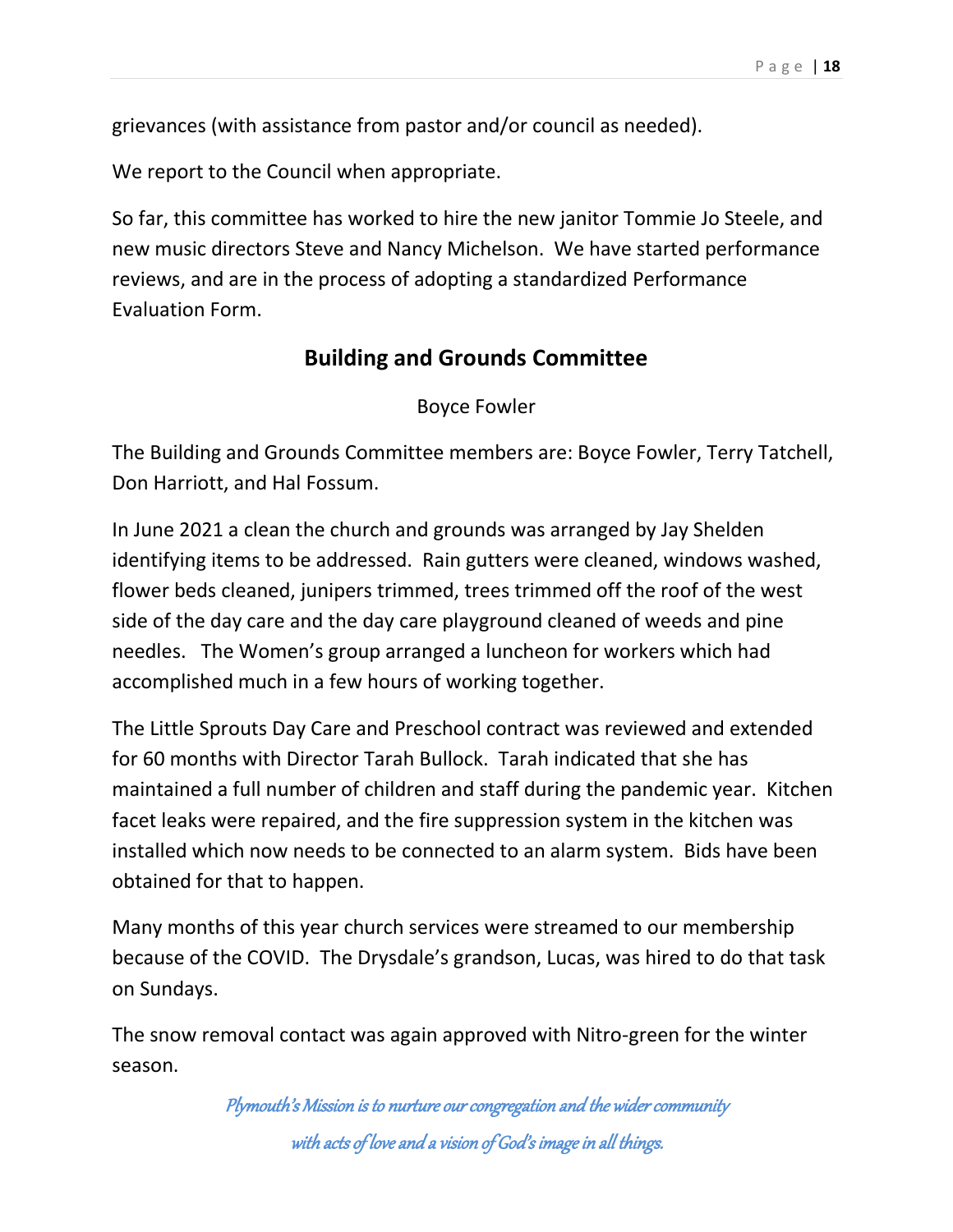#### **Worship Committee Report**

Robie Culver

Worship Committee members are: Pastor Charles Wei, Robie Culver, Sunny Ray Mandeville, and Carol McKerrow.

The worship experience at Plymouth in 2021 was marked with the continued challenge of providing online services, uniquely crafted by Pastor Roger and Charlotte Dike, but we were all thankful to eventually return to our beautiful sanctuary. The experience of providing online service, while not the ideal worship experience, has allowed Plymouth the ability to reach out to those who cannot or choose not to attend services in person. Thank you so much to Lucas Jensen, a sophomore at Capital High (and Mary and Rich Drysdale's grandson) for diligently working to help us stream services online.

Saying goodbye to our beloved Pastor Roger was bittersweet for Plymouth in 2021. While we are always aware that personal ministry doesn't last forever, it is always sad to see our spiritual leaders make the decision to retire. Change is often difficult but also provides an opportunity for growth and positive change.

Following a meaningful and emotional retirement service conducted by Roger Lynn, Plymouth was faced the task of temporarily filling our pulpit until we could install another minister. Blessed by the innovation of two local, well-seasoned ministers from totally different backgrounds who offered their professional services, Plymouth experienced a summer and early fall of consistent and creative services and pastoral leadership. Thank you, Father Steven Brehe and Mark Wilson, for your contribution to Plymouth's transitional ministry.

Pastor Charles Wei became Plymouth's dedicated pastor in October and jumped right in to finding his way into the hearts of the Plymouth congregation. He is an inspired and creative worship leader. He has engaged a renewed worship committee that is eager to help him develop meaningful worship services.

Following the resignation of the highly talented Charlotte Dike as Plymouth's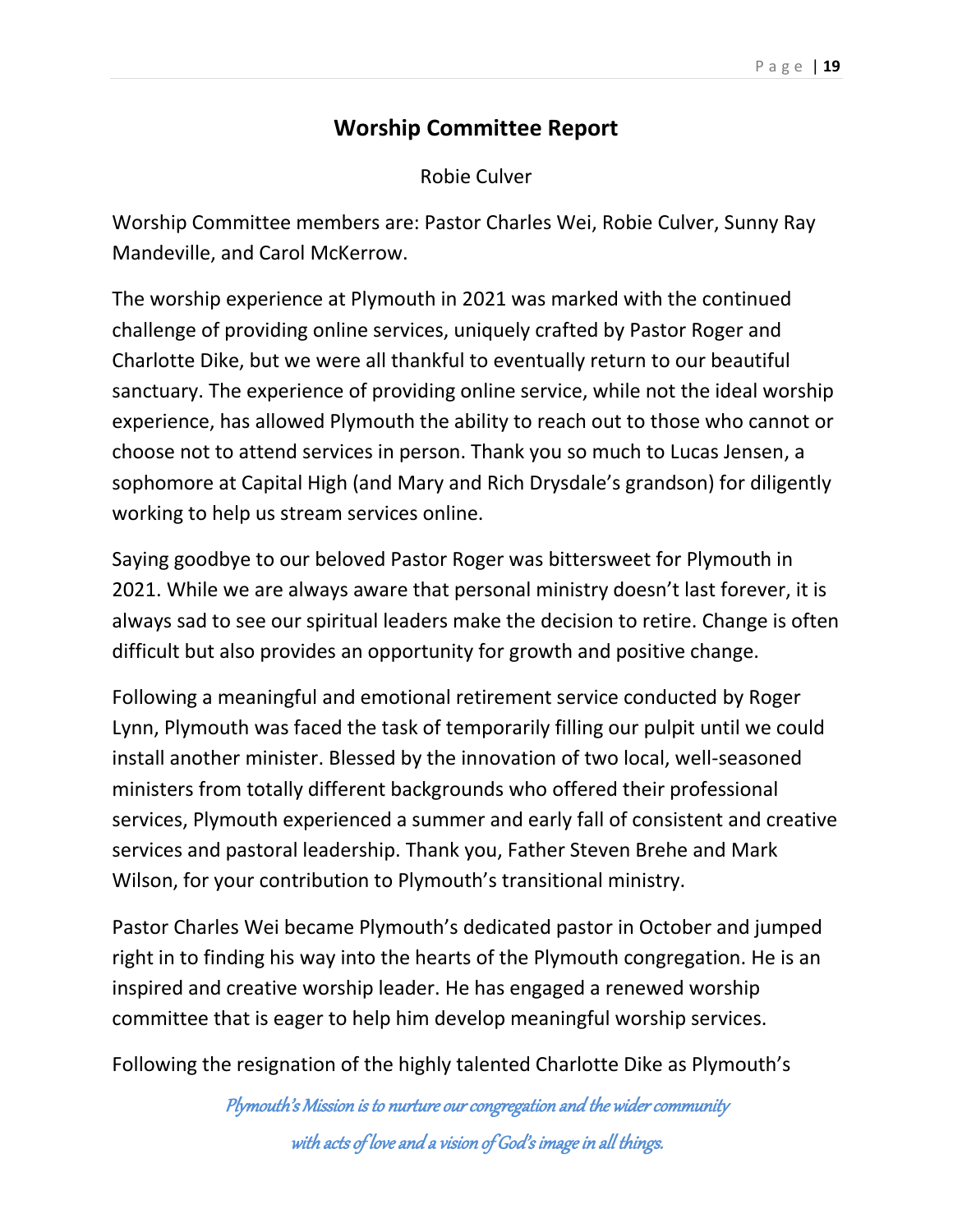Director of Music, our church was blessed with engaging the experience and visionary music leadership of the delightful couple that is Dr. Steve and Nancy Michaelson. We are very excited for their music leadership and assistance with crafting music into our worship experience.

As always, your thoughts, ideas, and input regarding worship will be gratefully received. Please share your thoughts with the members of the worship committee or Pastor Charles.

#### **Women's Fellowship**

#### Sunny Ray Mandeville and Mary Drysdale

The Women's Fellowship gathered for a brunch in June at Florence Mayer's house. After our usual break for the summer, we had meetings at 10:00 on the 2nd Tuesday in September, October and November. Our November speaker was our new Pastor, Charles Wei. We enjoyed learning more about him. Due to COVID concerns we did not meet for monthly luncheons. However, we did enjoy a catered luncheon in the Fellowship Room in December with Gloria Soja, our church office manager, as guest speaker. We hope to continue meetings in the new year with speakers or discussions on topics chosen by the monthly hostess. The group is open to all women and guests are always welcome. Should COVID concerns diminish we may be able to begin monthly luncheons on the 4th Tuesdays and the annual brunch in June.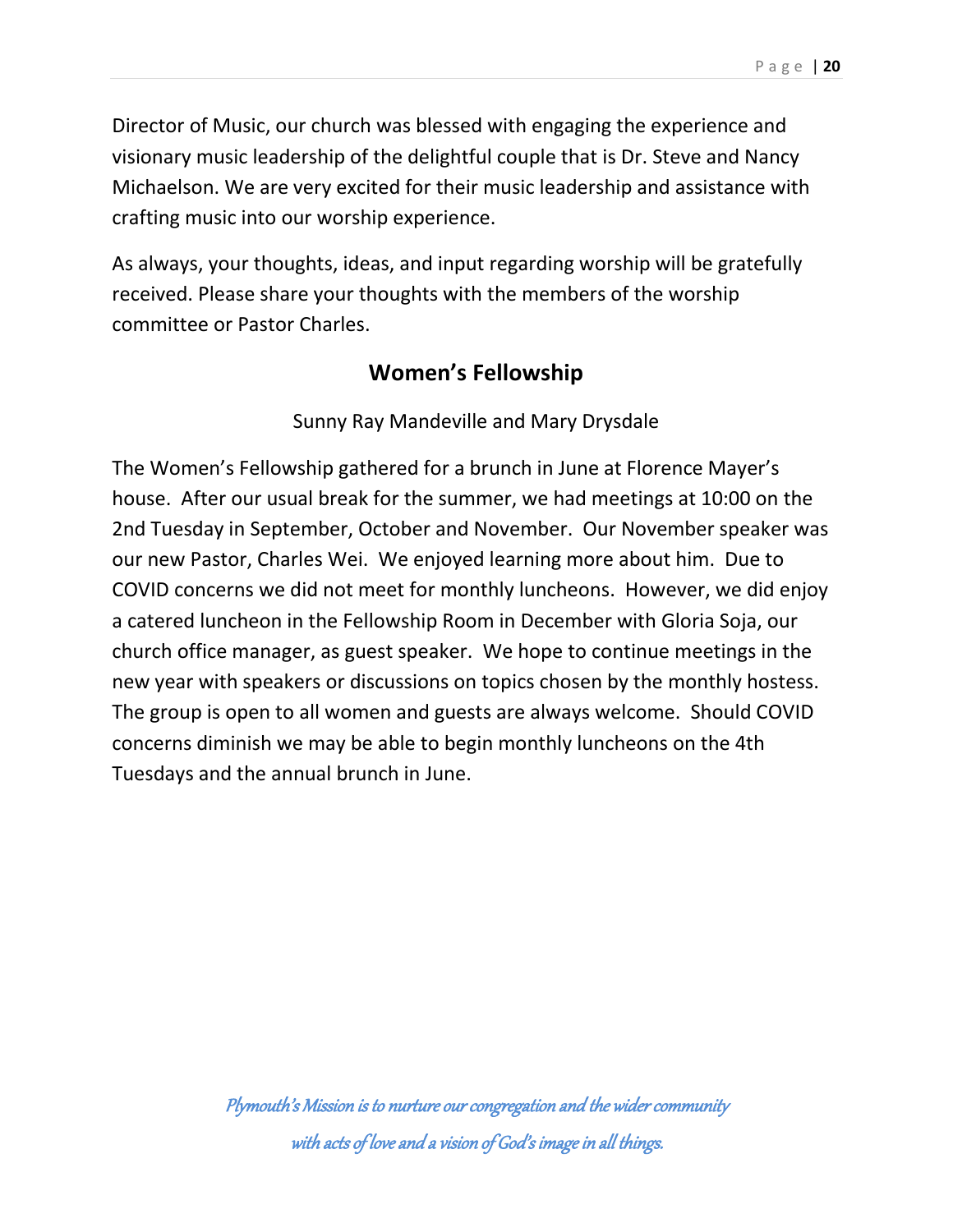### **Plymouth's Initiative Process**

Jennifer Jeffries Thompson

An *initiative* is "an individual action that begins a process, often done without direct managerial influence." It is a way of focusing attention on a topic that needs further exploration. For Plymouth Church the "Initiative Process" enables us to explore, research and prepare a recommendation regarding a topic, a need, or anticipated challenge that requires more thought or attention than time allows staff or volunteers to explore.

#### **Initiative 2021: What is the Post-COVID Church?**

Presented to Plymouth Church Council, May 2021

*They went away and found a colt tied near a door, outside in the street. As they were untying it, some of the bystanders said to them, "What are you doing, untying the colt?" They told them what Jesus had said; and they allowed them to take it. Mark 11: 4 - 6*

#### Who's Watching the Donkey?

Last January in a spirit of optimism and hopefulness, the Council through Pastor Roger Lynn anticipated that with the development of a vaccine, the pandemic

would eventually be behind us. The new initiative describing and looking forward to a post-COVID Church could be an outline of what to expect in the near future. Alas, the viral concerns are still among us. The following report, shared with the Council in May 2021 is already dated. **(Some statistical updates are included in bold.)** The report is offered to you in the same spirit it was divined:

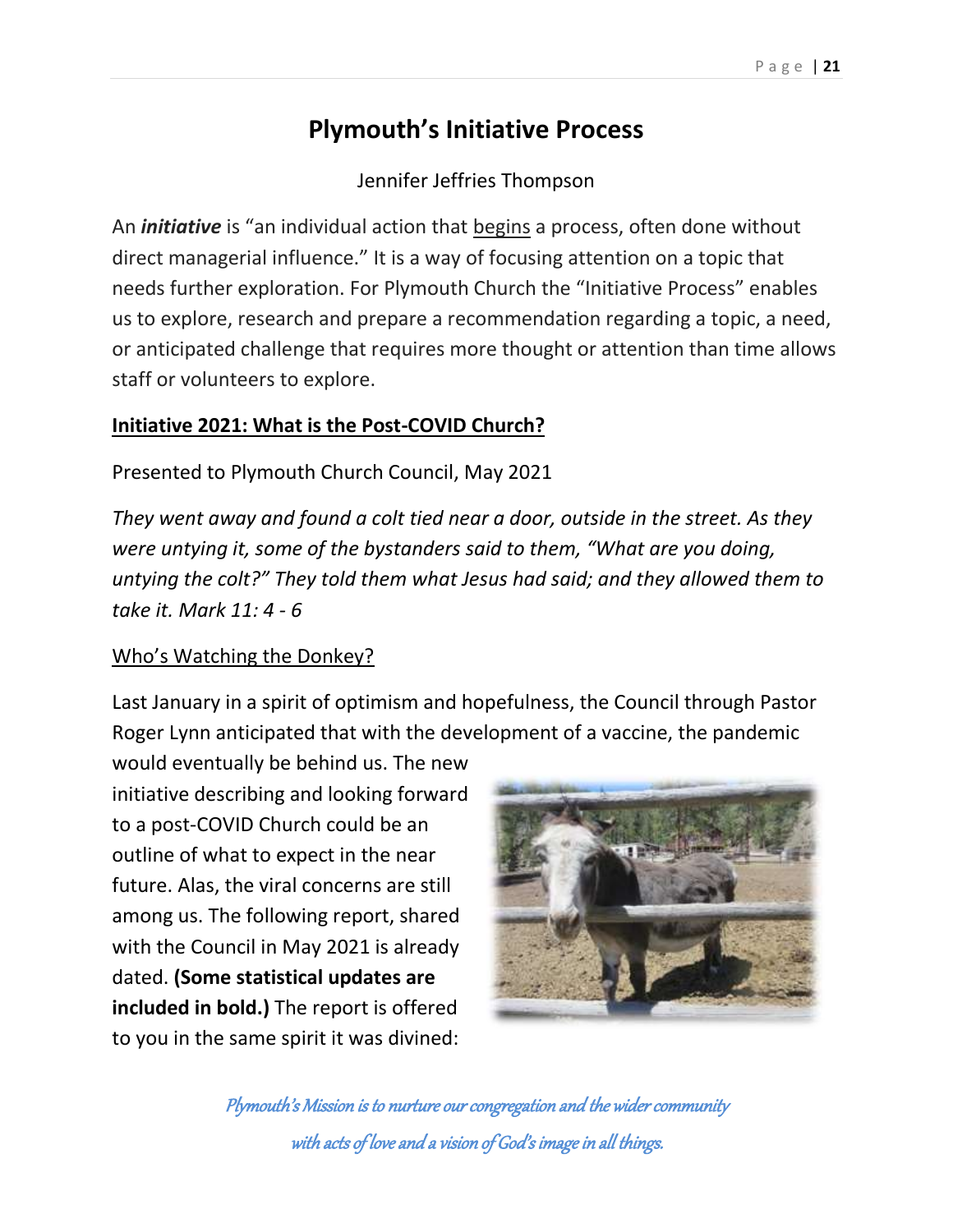a spirit of optimism and hopefulness.

When will it be post-COVID and how will we recognize it? I am like the kid in the back seat of the car going on a long road trip. "Are we there, yet?" she asks when there are still hundreds of miles before us.

In May 2021 there were 3 million COVID deaths reported world-wide and 540,00 deaths in the US. **The January 2022 update lists 5,534,527 worldwide and 843,00 in the US.** In May in Montana about 1500 deaths were reported; **by January '22 that number rose to 2934**. 42% of adults report struggles with anxiety and depression. 22 million jobs have been lost, and unemployment stands at 6%. **[Currently unemployment stands at 3.9% in U.S.; 2.8% in Montana; and 1.6% in Lewis and Clark County. While that may sound good, the number reflects those who apply for unemployment, not those who have given up.]** There is much written about how the pandemic affects people, and you know or have heard or experienced what has become a common listing. Isolation, boredom, feeling of helplessness, and a fear of getting sick.

**"We've had lots of time to get to know ourselves better, which often leaves us more bewildered and less trusting of our judgment. We're drained…. This isn't the time to be hard on ourselves for not knowing exactly what we want, except to continue to remain healthy and alive and to do what we can to make sure the same goes for our neighbors and loved ones…" Time Dec. 14, 2020, Julia Zorthian**

For all its inherent threats and complications COVID has impacted the way we worship; how we extend ourselves; it calls into question the necessity for a building; and made impossible a loving tradition of touch, communion, and engagement.

The Christian Science Monitor reported recently that 42% of churches in the U.S. have seen significant drops in financial giving. At Plymouth we are experiencing a significant shortfall. **[Currently, we are happy to report that giving has recovered, per the budget prepared for the Annual Meeting, 2022.]** The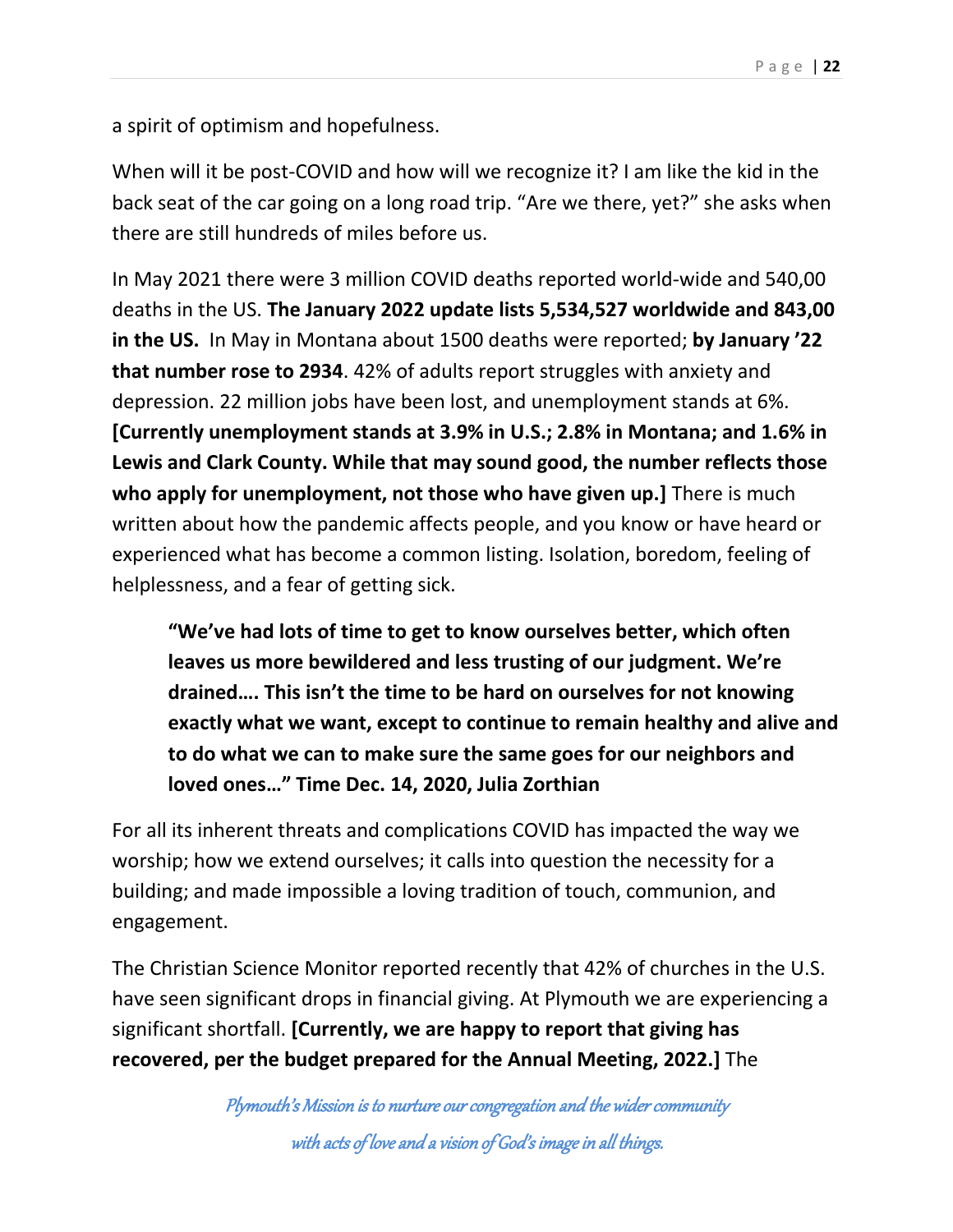discussion of whether we mask, distance, meet in person, etc. become polarizing discussions. Though not caused by Covid-19, the retirement of our beloved pastor and the introduction of a new and equally- wonderful designated minister, impacts the place where we are  $-$  a transition, under magnification.

### **… Faced with change, the exciting response is anticipation and curiosity. The protective response is avoidance and anguish…Turning the unknown into something we look forward to exploring is the antidote to the fear of death… WSJ March 20, 21, Esther Perel**

Where are we? What are we? Curious or anguished? Anticipating or avoiding? Things may not return to "normal", and that may not be a bad thing. Have we collectively swallowed the "antidote to the fear of death or dying"? Is the unknown something we fear, or do we look forward to it?

State of the Church webinar (UCC), February 2021, Bishop W. Darin Moore remarked: **"We are the church, and we are shifting. The "tri-demic" (health, finances, social unrest) is accelerating the challenging realities that faced the pre-COVID church. The churches most at risk are those with underlying prior conditions –like "museum ministry" mindset."**

So, when it is all said and done, how will the post-COVID church be different? There is no one answer, except most authorities and spiritual leaders concur that digital outreach – whether in worship or programs – must be part of our new identity.

Early on we talked about routines and how they become habits; habits are hard to break. If your habit on Sunday morning lately is to leisurely greet the day, enjoy a cup of coffee while listening to the church service remotely, and finding time or opportunity to read the paper, prepare taxes, and dust a bit, that sounds like a productive and perhaps meaningful use of time.

Some of these newly developed habits will be hard to change, much like resetting the TV remote, coffee brewer, or clocks after Day Light Saving. Simply put, it will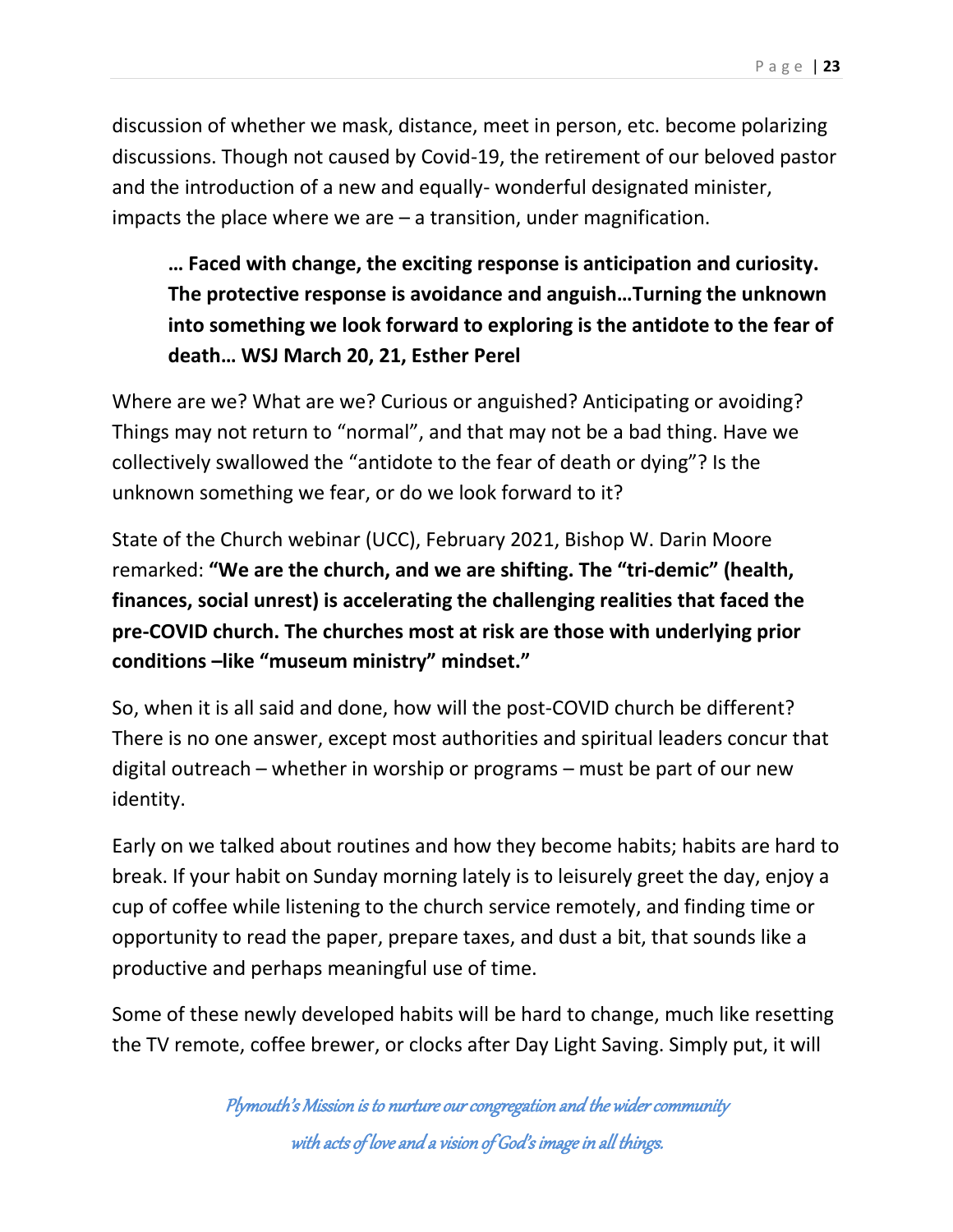take a conscientious effort on the part of church leadership to remind and inform about the values of personal connections, engagement and all the ways we "touch" one another. For all its importance and ability to reach new audiences, on-line connections cannot take the place of touch no matter how professional or effective. But it can be a tool.

**"We are still nowhere near a mature understanding of the lessons of this national experience… Yet some things are coming into focus…how little of what we have to tell each other is communicated in words…As we contemplate returning to a world without masks, will our capacity to interact with each other be profoundly weakened, like unused muscles, and need to be retrained…" WSJ March 20, 21, 2021, Pete Buttigieg**

How will we recognize Plymouth as a post-COVID church?

- It's when science indicates it is relatively safe to gather in person, to remove the physical and emotional blue construction tape, masks and distancing requirements;
- when we can break bread together (communion, potlucks, fellowship, etc.);
- when we can shake hands, give hugs, stand close to those we have learned to care for;
- when we can invite our friends and neighbors to join us in learning, exploring, discussion, engagement, singing and worship;
- when we can safely look forward to being in the midst of 100's at a time;
- when we can lovingly and aggressively reach out to those who need our time, our resources, and collective energy in person, eyeball to eyeball, hand to hand.

Are we there yet? Not quite, but getting closer.

When we contemplate life at Plymouth after the fear of contamination and contagion subsides, we are left with the same challenges we have already identified. They are the ones you have heard before, and the antidotes have been shared many times. Except now, it is more crucial than ever to embrace this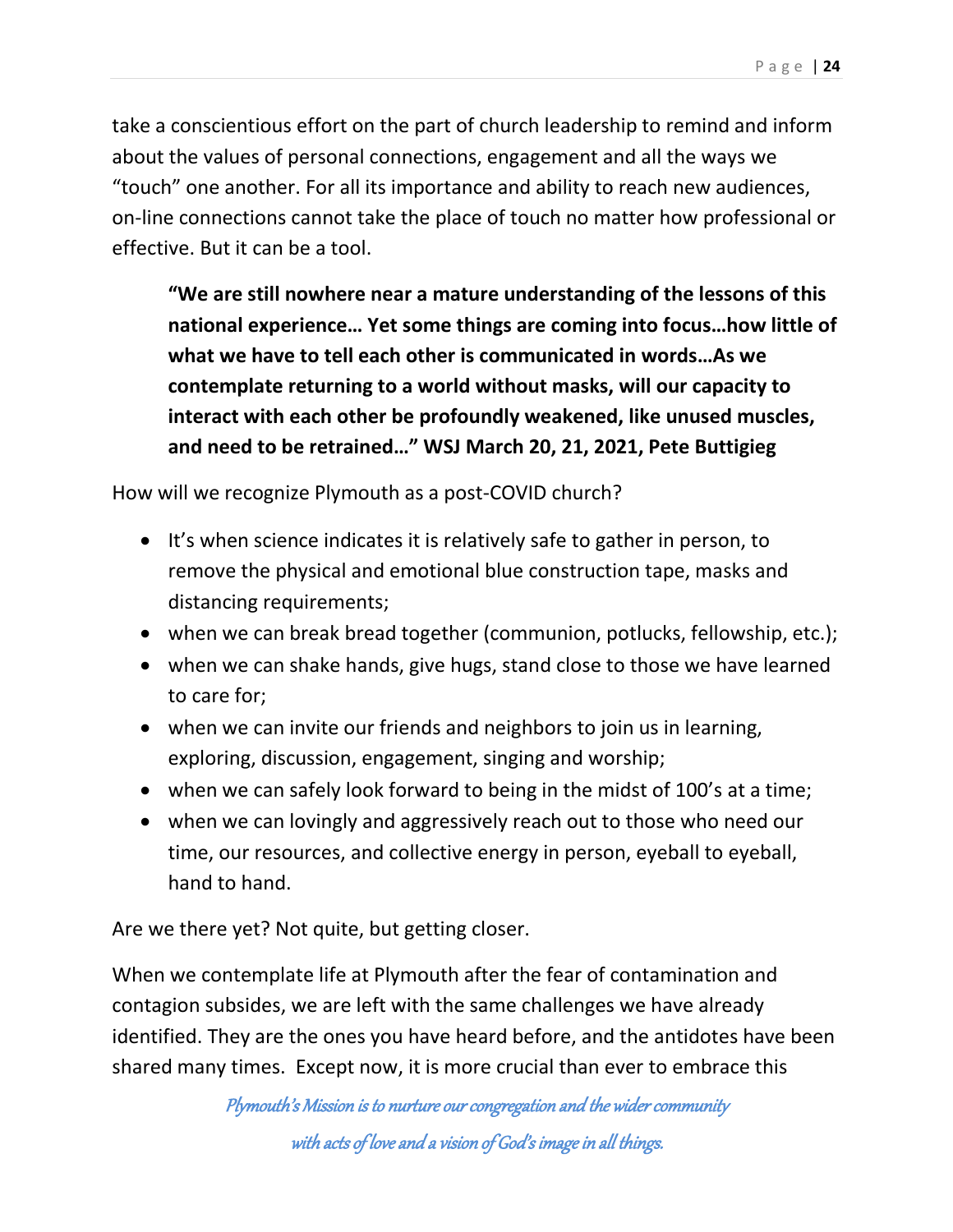attitude. The Five Practices of Fruitful Churches, listed in Rev. Robert Schnase's book of the same title and included in Plymouth's Annual Report 2019 are:

- Radical Hospitality
- Passionate Worship
- Intentional Faith Development
- Risk-taking Mission and Service
- Extravagant Generosity

Are you ready for some homework?

**Suggestion Number 1** (Did you ever do homework that was "suggested" not assigned? Me either.)

Schnase's list is nice and energizing, and it means different things to different people. As a congregation it would be to our benefit to take the time to define what each of those components means and how that would look in the post-COVID Plymouth church. What if the Worship Committee considered "passionate worship" at their next gathering. What does that look like? Similarly, what would happen if Outreach and Social Justice Committee investigates missions and services that are risky. What would they be? Do you see a role for your committee? Could we all gather again in May and compare notes?

#### **Or Suggestion Number 2**

What if we looked at the next year or so as a succession of stages, small transitions, that in the end will bring us to a time when we can safely resume the spiritual privileges that mean so much to us. For instance, what if 3 months this summer, while taking advantage of opportunities to be outside in worship and fellowship, we find time to address:

the outreach plan: who needs our help; how can we provide it; who are our partners in this endeavor?

During the fall, we move on to: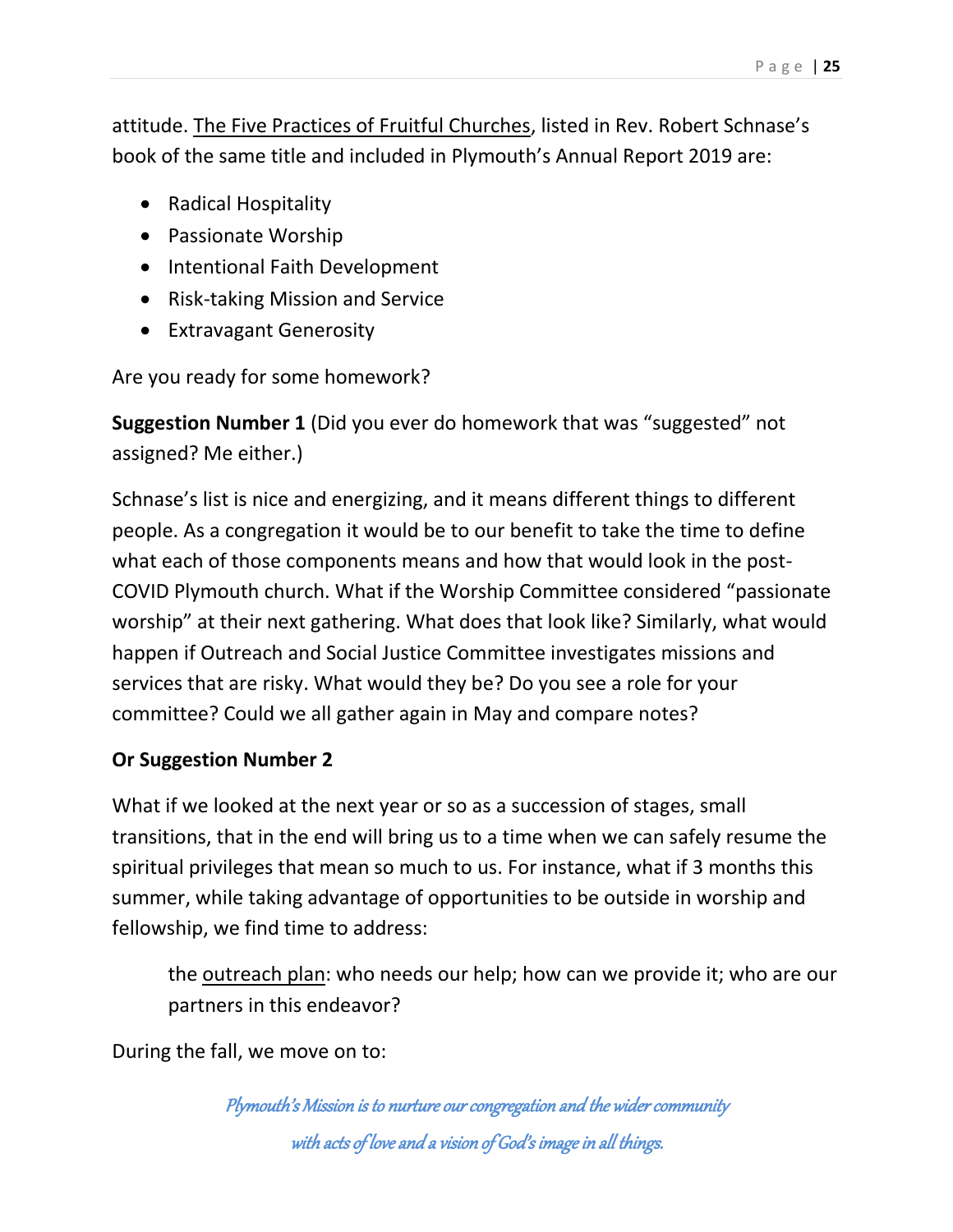the execution of a small part of engagement, a re-introduction of what Plymouth has come to mean to the community; Plymouth as place for safe discussion, inquiry, all within the guidance and inspiration of faithful and scriptural examples

In the winter, we could look forward to:

a time to celebrate: new beginnings, a new wine-skin, new spiritual leadership, new collaborations, and the privilege of looking back with pride and looking forward to great expectations.

#### **Or Suggestion Number 3**

Be smart; be prepared; be informed. Join a book discussion this year like "Fishing Tips" by John Pentland, or The Five Practices of Fruitful Churches by Robert Schnase, or any like reading and discussion offered by other faith communities. Be part of the plan rather than a critical spectator.

Rev. Lillian Daniel wrote in her "Still-Speaking Column" (UCC – April 2021), about the future church when COVID is past:

### **"What is dead is gone because it has been transformed into something entirely new… and there's no going back."**

Out of context that sounds a little bleak. But the meaning behind it is we are on new, holy ground. What is before us may be untested, but it can be exhilarating and fulfilling and life-transforming. We must work to make it so.

My favorite UCC published author – so far—is Rev. Quinn Caldwell. He lives near Syracuse, NY, formerly pastor of the local Plymouth UCC there, now "doing laundry" for his growing family and farming the land. He is funny, insightful, spiritual, steadfast. One of his contributions to the Lenten Meditations ("Promises, Promises" 2021) reflected on the Palm Sunday scripture, specifically illuminating the part when the disciples go to collect a donkey. A couple of bystanders said something like, "Hey, what are you doing with that donkey?"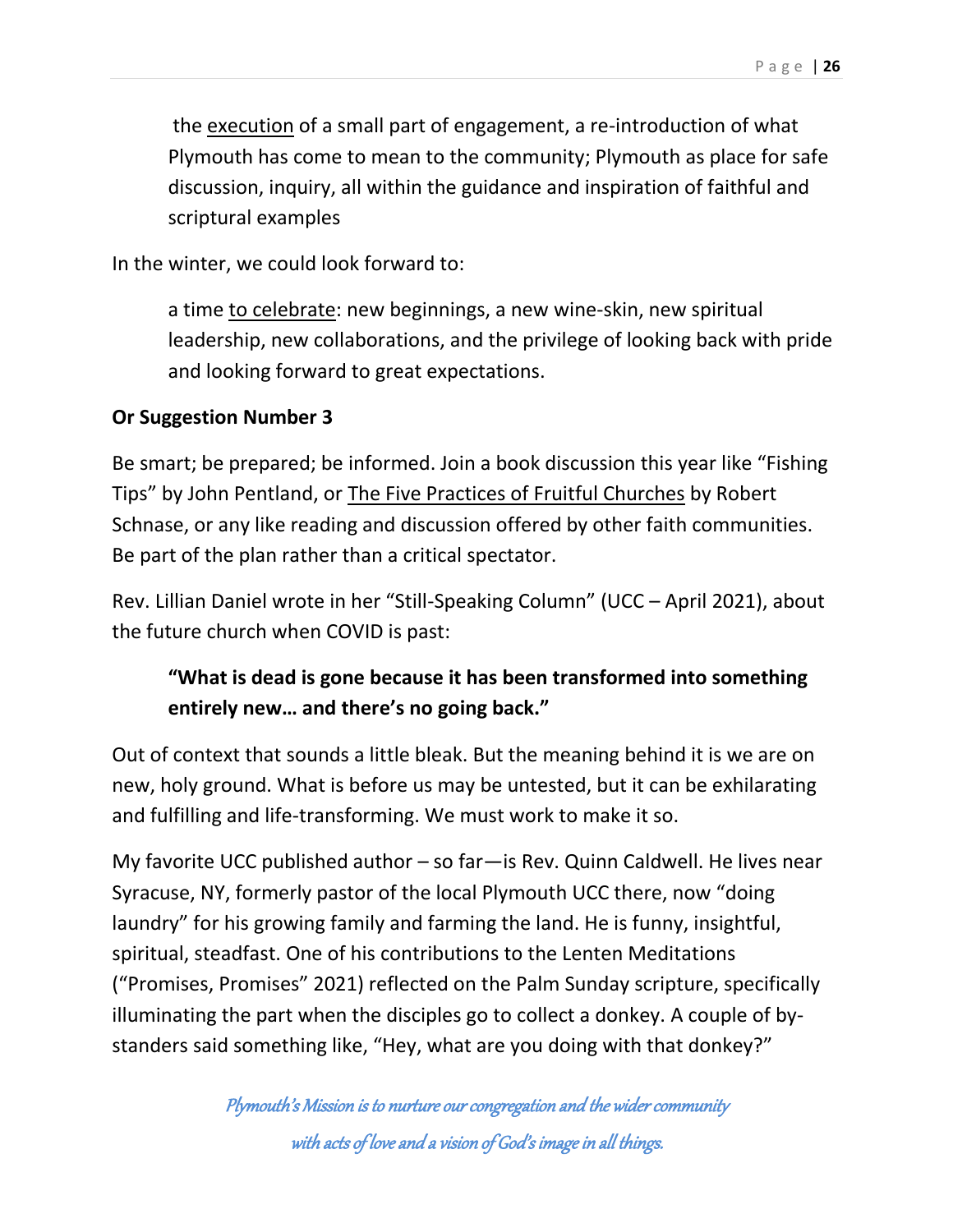Whatever response the bystanders received, it apparently was "cool", accepted, legitimate as Quinn interprets. There seemed to have been some sort of code. (Could it have been the name "Jesus", the request, a posture – who knows?) But Quinn's most remarkable and relevant take on this episode speaks to me. In whatever way this important transaction took place, it required some planning, the involvement of "innocent bystanders", communication, an understanding and respect for what was to follow.

Church leaders, members, friends: think big, think long range, think aggressively knowing that our time in thought and in planning is a gift. Do it now! Be prepared for opening night. Because if we are not ready to watch the donkey, we will have missed a great opportunity. It literally could mean the difference between a fine future or a sad end. If you are waiting for someone else to be called, it won't happen. It hasn't happened so far. What can we do this time to be different and competent and effective? Name it.

Rev. Caldwell closes his meditation with this prayer:

**Father/Mother, Give me the discipline to be part not just of your revolution, but of your organization too, because I know somebody has to be willing to watch the donkey till you're ready to ride it. Amen.**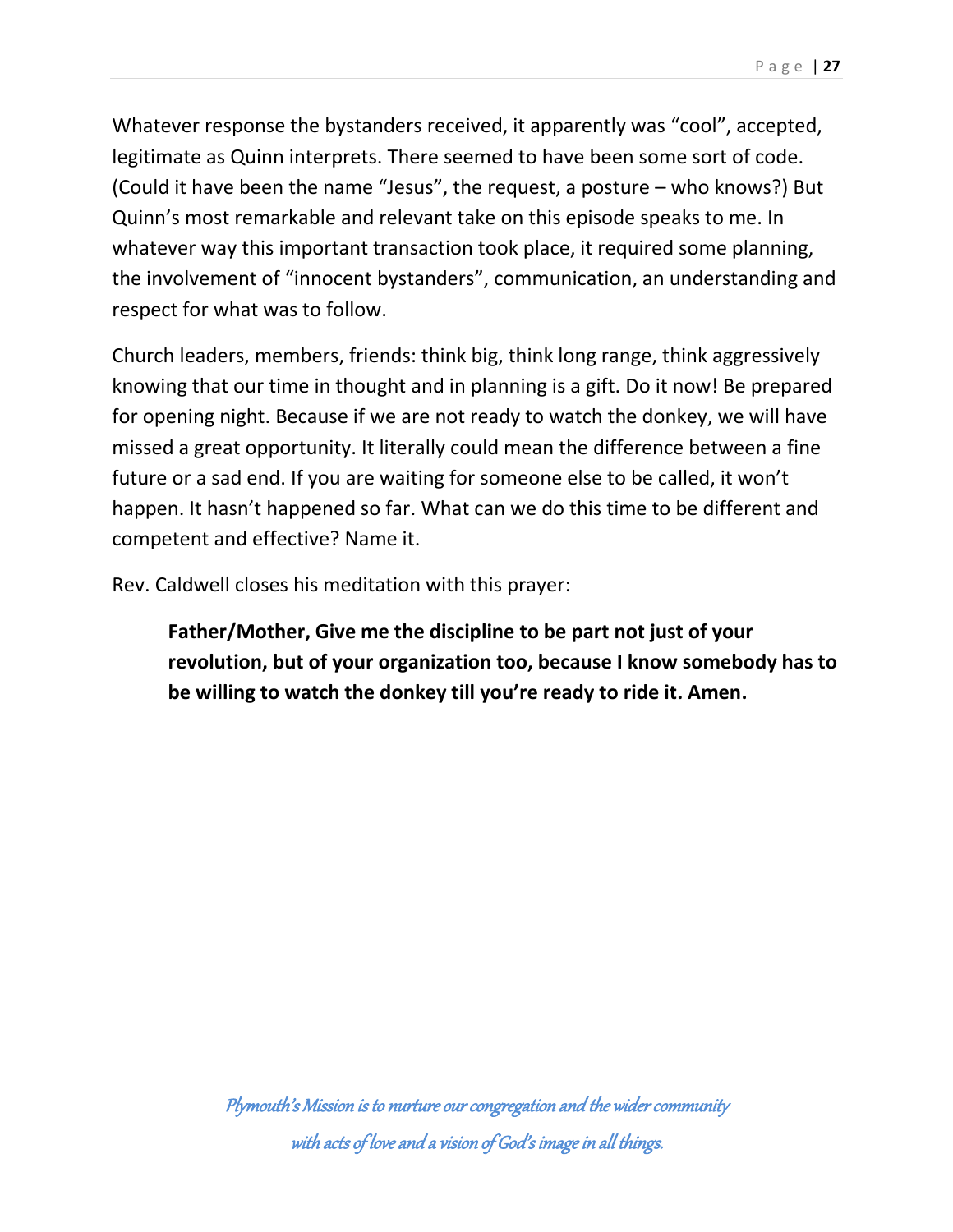## **Treasurer's Report for 2021**

#### Pat Christian

Financial Affairs Committee members are: Pat Christian, Lynn Bolin, Jennifer Thompson, and Don Harriott.

#### **Recap of the 2021 Plymouth Congregational Church UCC Budget year**

2021, year 2 of the pandemic, saw Plymouth in recovery mode. Before diving into the details of the budget year, some notable events in the life of Plymouth included:

- The departure of Karen Wynne, our bookkeeper for over a year. She helped us transition to doing more of our financial tasks in-house and helped us secure the PPP loan we utilized to pay salaries in 2021. We wish her the best in her new position at the Myrna Loy.
- Speaking of the PPP loan, we secured a Paycheck Protection Plan loan of \$20,449.45 through Ascent Bank, which has now been officially forgiven (see line 32 of the included spreadsheet). These funds allowed us to continue staffing the church, so we were prepared to reopen for Easter last April.
- A generous donation of \$20,000 designated for the Endowment Fund held at the United Church Funds brought the value of that fund over the \$100,000 goal set by the Plymouth committee that established the fund, allowing us to begin drawing the income from the fund. Taking the earnings from the fund will provide \$4000 a year, so this gift will truly keep giving in perpetuity.
- The church made an improvement to its fire suppression system in the kitchen
- The church also requested and paid for an engineering design for a future new boiler system. With these plans in place, we are prepared to move forward to replace the boiler when it is determined to be appropriate.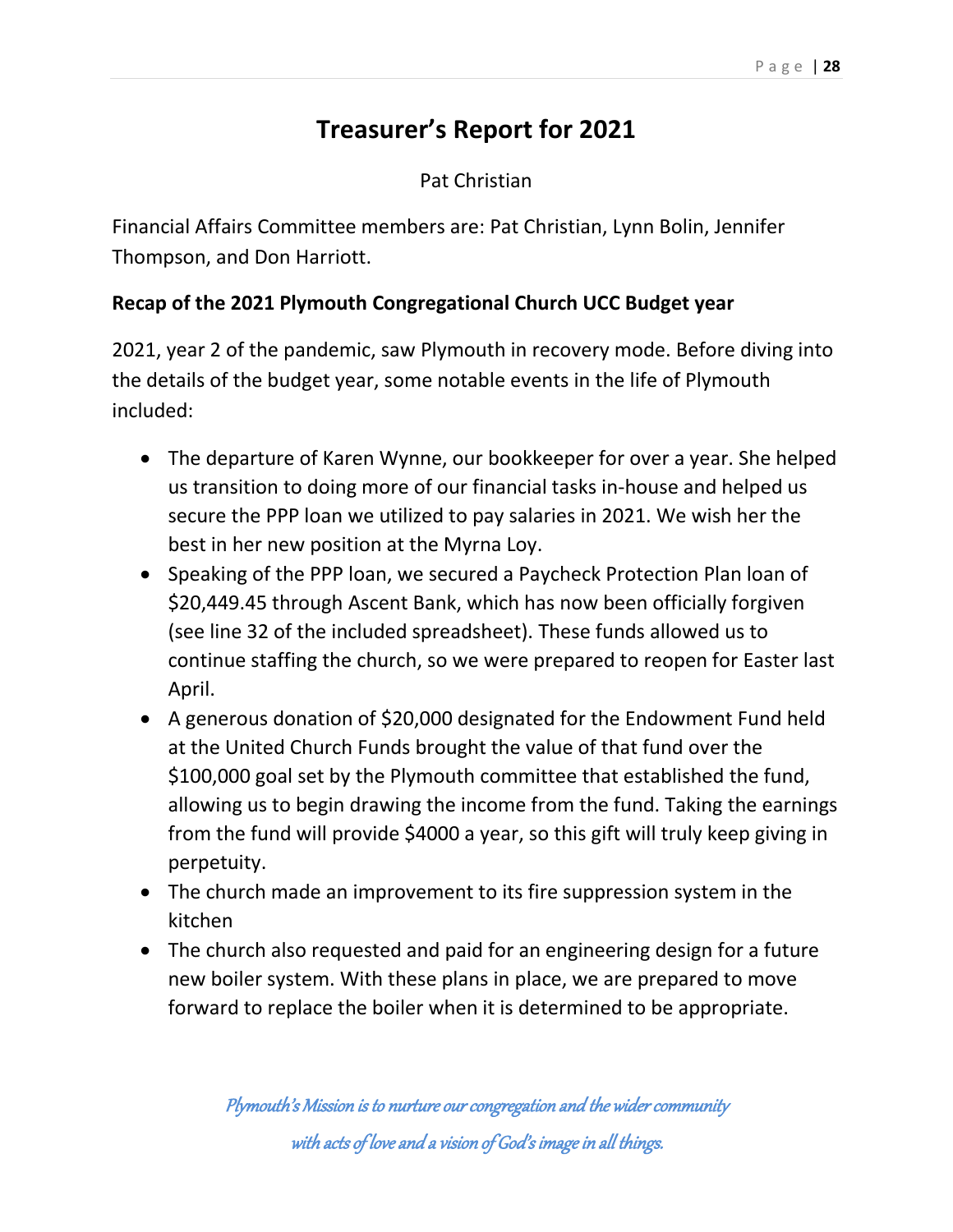On the income side of the budget, I am very happy to report that we received *more* pledge income than we budgeted for. This is a result of a significant number of people contributing more than their initial pledge. Thank you! The same is true of our general donations, which is money from collection plate and people who have not formally pledged to Plymouth during the stewardship campaign. Our community is so generous.

#### **Proposed 2022 budget**

The budget committee and the council have worked hard to draft a responsible budget for 2022, balancing the needs and realities of the congregation. Our estimate of our total income is \$206,334 based on donations, facility use fees, interest, and an anticipated transfer from savings to cover a potential shortfall.

Our proposed expenditures for 2022 are generally similar to 2021 except in the area of worship where we budgeted for a number of one-time expenses for the piano and for new sheet music for the choir. We are committed to continuing the use of outside musicians during worship which enhances our worship experience.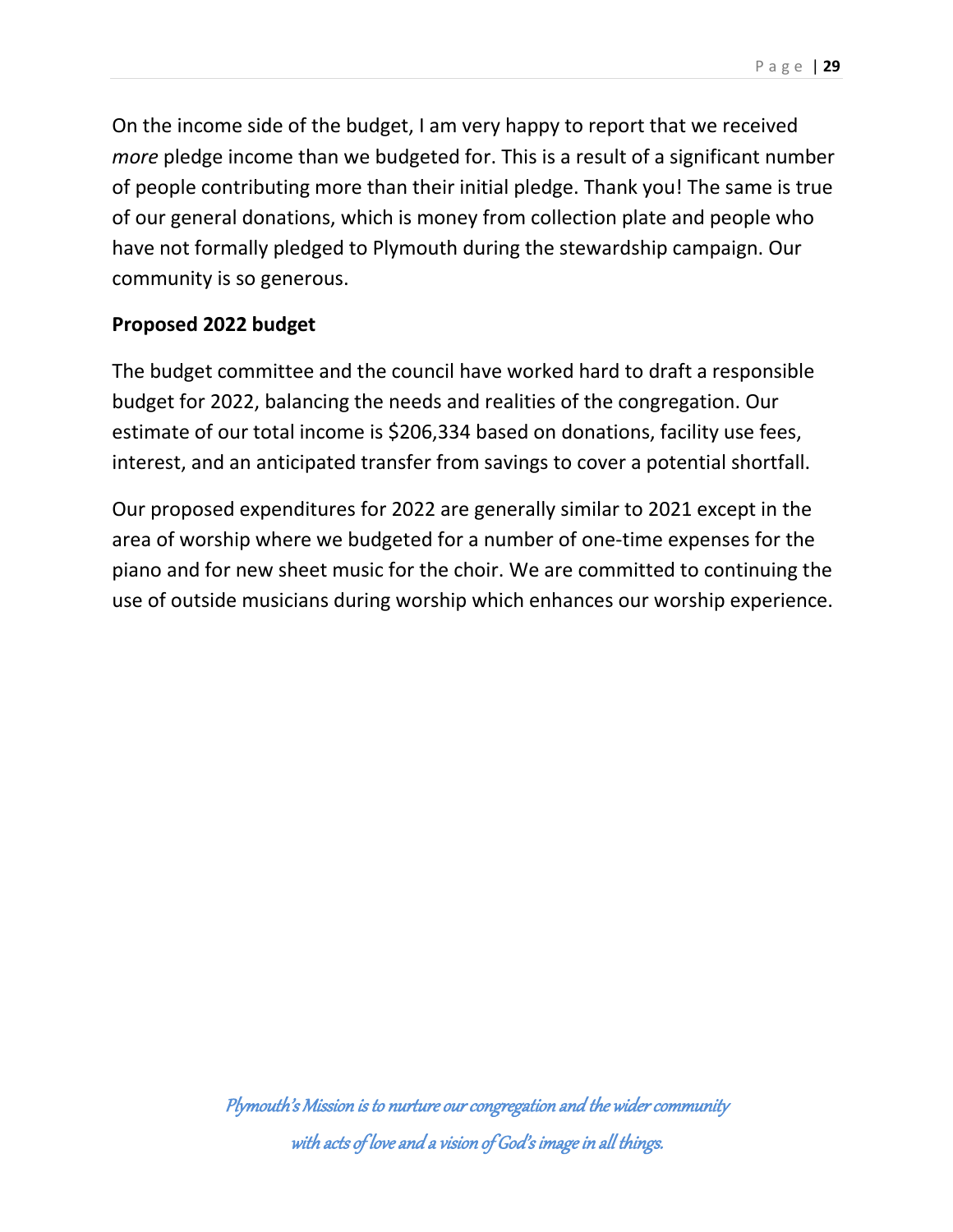|  |                             |                                                                                                                                                                                                                                                                                                                                                                                                                                                                                                                                                                                                                                                                                                                                                                                                                 |                                                   | 12/31/2021<br><b>ACTUAL</b>                                                                         | 2022<br><b>PROPOSED</b>                                                                                                      |
|--|-----------------------------|-----------------------------------------------------------------------------------------------------------------------------------------------------------------------------------------------------------------------------------------------------------------------------------------------------------------------------------------------------------------------------------------------------------------------------------------------------------------------------------------------------------------------------------------------------------------------------------------------------------------------------------------------------------------------------------------------------------------------------------------------------------------------------------------------------------------|---------------------------------------------------|-----------------------------------------------------------------------------------------------------|------------------------------------------------------------------------------------------------------------------------------|
|  | <b>Accounts</b>             |                                                                                                                                                                                                                                                                                                                                                                                                                                                                                                                                                                                                                                                                                                                                                                                                                 |                                                   |                                                                                                     |                                                                                                                              |
|  |                             |                                                                                                                                                                                                                                                                                                                                                                                                                                                                                                                                                                                                                                                                                                                                                                                                                 |                                                   |                                                                                                     |                                                                                                                              |
|  |                             |                                                                                                                                                                                                                                                                                                                                                                                                                                                                                                                                                                                                                                                                                                                                                                                                                 |                                                   |                                                                                                     |                                                                                                                              |
|  |                             |                                                                                                                                                                                                                                                                                                                                                                                                                                                                                                                                                                                                                                                                                                                                                                                                                 |                                                   |                                                                                                     | 113,740.00                                                                                                                   |
|  |                             |                                                                                                                                                                                                                                                                                                                                                                                                                                                                                                                                                                                                                                                                                                                                                                                                                 |                                                   |                                                                                                     | 12,700.00                                                                                                                    |
|  |                             |                                                                                                                                                                                                                                                                                                                                                                                                                                                                                                                                                                                                                                                                                                                                                                                                                 |                                                   |                                                                                                     | 5,000.00                                                                                                                     |
|  |                             |                                                                                                                                                                                                                                                                                                                                                                                                                                                                                                                                                                                                                                                                                                                                                                                                                 |                                                   |                                                                                                     |                                                                                                                              |
|  |                             |                                                                                                                                                                                                                                                                                                                                                                                                                                                                                                                                                                                                                                                                                                                                                                                                                 |                                                   |                                                                                                     | 5,500.00                                                                                                                     |
|  |                             |                                                                                                                                                                                                                                                                                                                                                                                                                                                                                                                                                                                                                                                                                                                                                                                                                 | 0.00                                              |                                                                                                     | 1,000.00                                                                                                                     |
|  |                             |                                                                                                                                                                                                                                                                                                                                                                                                                                                                                                                                                                                                                                                                                                                                                                                                                 |                                                   |                                                                                                     | 137,940.00                                                                                                                   |
|  |                             |                                                                                                                                                                                                                                                                                                                                                                                                                                                                                                                                                                                                                                                                                                                                                                                                                 |                                                   |                                                                                                     |                                                                                                                              |
|  |                             |                                                                                                                                                                                                                                                                                                                                                                                                                                                                                                                                                                                                                                                                                                                                                                                                                 |                                                   |                                                                                                     |                                                                                                                              |
|  |                             |                                                                                                                                                                                                                                                                                                                                                                                                                                                                                                                                                                                                                                                                                                                                                                                                                 | 0.00                                              | 80.00                                                                                               | 0.00                                                                                                                         |
|  |                             |                                                                                                                                                                                                                                                                                                                                                                                                                                                                                                                                                                                                                                                                                                                                                                                                                 | 0.00                                              | 4,570.00                                                                                            | 100.00                                                                                                                       |
|  |                             |                                                                                                                                                                                                                                                                                                                                                                                                                                                                                                                                                                                                                                                                                                                                                                                                                 | 0.00                                              | 4,650.00                                                                                            | 100.00                                                                                                                       |
|  |                             |                                                                                                                                                                                                                                                                                                                                                                                                                                                                                                                                                                                                                                                                                                                                                                                                                 |                                                   |                                                                                                     |                                                                                                                              |
|  |                             |                                                                                                                                                                                                                                                                                                                                                                                                                                                                                                                                                                                                                                                                                                                                                                                                                 |                                                   |                                                                                                     |                                                                                                                              |
|  |                             |                                                                                                                                                                                                                                                                                                                                                                                                                                                                                                                                                                                                                                                                                                                                                                                                                 | 44,000.00                                         | 47,629.00                                                                                           | 48,600.00                                                                                                                    |
|  |                             |                                                                                                                                                                                                                                                                                                                                                                                                                                                                                                                                                                                                                                                                                                                                                                                                                 | 500.00                                            | 580.00                                                                                              | 800.00                                                                                                                       |
|  |                             |                                                                                                                                                                                                                                                                                                                                                                                                                                                                                                                                                                                                                                                                                                                                                                                                                 | 770.00                                            |                                                                                                     | 770.00                                                                                                                       |
|  |                             |                                                                                                                                                                                                                                                                                                                                                                                                                                                                                                                                                                                                                                                                                                                                                                                                                 | 45,270.00                                         | 48,209.00                                                                                           | 50,170.00                                                                                                                    |
|  |                             |                                                                                                                                                                                                                                                                                                                                                                                                                                                                                                                                                                                                                                                                                                                                                                                                                 |                                                   |                                                                                                     |                                                                                                                              |
|  |                             |                                                                                                                                                                                                                                                                                                                                                                                                                                                                                                                                                                                                                                                                                                                                                                                                                 | 5,300.00                                          | 5,263.72                                                                                            | 8,300.00                                                                                                                     |
|  |                             |                                                                                                                                                                                                                                                                                                                                                                                                                                                                                                                                                                                                                                                                                                                                                                                                                 |                                                   |                                                                                                     |                                                                                                                              |
|  |                             |                                                                                                                                                                                                                                                                                                                                                                                                                                                                                                                                                                                                                                                                                                                                                                                                                 | 90.00                                             | 257.01                                                                                              | 100.00                                                                                                                       |
|  |                             |                                                                                                                                                                                                                                                                                                                                                                                                                                                                                                                                                                                                                                                                                                                                                                                                                 |                                                   |                                                                                                     |                                                                                                                              |
|  | Columbarium                 |                                                                                                                                                                                                                                                                                                                                                                                                                                                                                                                                                                                                                                                                                                                                                                                                                 |                                                   | 3,400.00                                                                                            |                                                                                                                              |
|  |                             |                                                                                                                                                                                                                                                                                                                                                                                                                                                                                                                                                                                                                                                                                                                                                                                                                 |                                                   |                                                                                                     |                                                                                                                              |
|  |                             |                                                                                                                                                                                                                                                                                                                                                                                                                                                                                                                                                                                                                                                                                                                                                                                                                 |                                                   | 1,200.00                                                                                            | 500.00                                                                                                                       |
|  |                             |                                                                                                                                                                                                                                                                                                                                                                                                                                                                                                                                                                                                                                                                                                                                                                                                                 |                                                   |                                                                                                     |                                                                                                                              |
|  |                             |                                                                                                                                                                                                                                                                                                                                                                                                                                                                                                                                                                                                                                                                                                                                                                                                                 |                                                   |                                                                                                     | 197,110.00                                                                                                                   |
|  |                             |                                                                                                                                                                                                                                                                                                                                                                                                                                                                                                                                                                                                                                                                                                                                                                                                                 |                                                   |                                                                                                     |                                                                                                                              |
|  |                             |                                                                                                                                                                                                                                                                                                                                                                                                                                                                                                                                                                                                                                                                                                                                                                                                                 |                                                   |                                                                                                     |                                                                                                                              |
|  |                             |                                                                                                                                                                                                                                                                                                                                                                                                                                                                                                                                                                                                                                                                                                                                                                                                                 |                                                   |                                                                                                     | 9,224.79                                                                                                                     |
|  |                             |                                                                                                                                                                                                                                                                                                                                                                                                                                                                                                                                                                                                                                                                                                                                                                                                                 |                                                   |                                                                                                     |                                                                                                                              |
|  | <b>CARRY OVER FROM 2021</b> |                                                                                                                                                                                                                                                                                                                                                                                                                                                                                                                                                                                                                                                                                                                                                                                                                 |                                                   |                                                                                                     |                                                                                                                              |
|  |                             | January 27, 2022 draft 2022<br>Budget<br><b>INCOME:</b><br><b>4110 Donated Income</b><br>4110 - Pledge<br>4111 - General Donations<br>4120 - Donated Income - Other - Boiler<br>4170 - Endownment Funds<br>4125 - Other Donations<br>4510 - Memorial<br><b>TOTAL 4100 - DONATED INCOME</b><br><b>4150 - General Fundraisers</b><br>4150 - Let's Talk About It<br>4150 - General Fundraisers - Other<br><b>TOTAL 4150 - GENERAL FUNDRAISERS</b><br>4200 - Facility Use Donations<br>4210 - Use Donations - Monthly<br>4230 - Use Donations - Ad Hoc<br>4240 - Use Donations - Cmty Grdn<br><b>TOTAL 4200 - FACILITY USE DONATIONS</b><br><b>TOTAL 4223 - INT FROM INVESTMENTS</b><br><b>TOTAL 4901 - GRANT INCOME</b><br>TOTAL ANTICIPATED NEW INCOME<br>PPP LOAN, NOW FORGIVEN<br><b>TRANSFERS FROM SAVINGS</b> | <b>TOTAL 4224 - INTEREST FROM SAV, CHECK, Etc</b> | 2021 BUDGET<br>108,470.00<br>9,000.00<br>0.00<br>0.00<br>400.00<br>117,870.00<br>0.00<br>168,530.00 | 108,723.00<br>13,129.11<br>7,000.00<br>20,200.00<br>2,355.02<br>410.00<br>151,817.13<br>214,796.86<br>20,449.45<br>11,700.00 |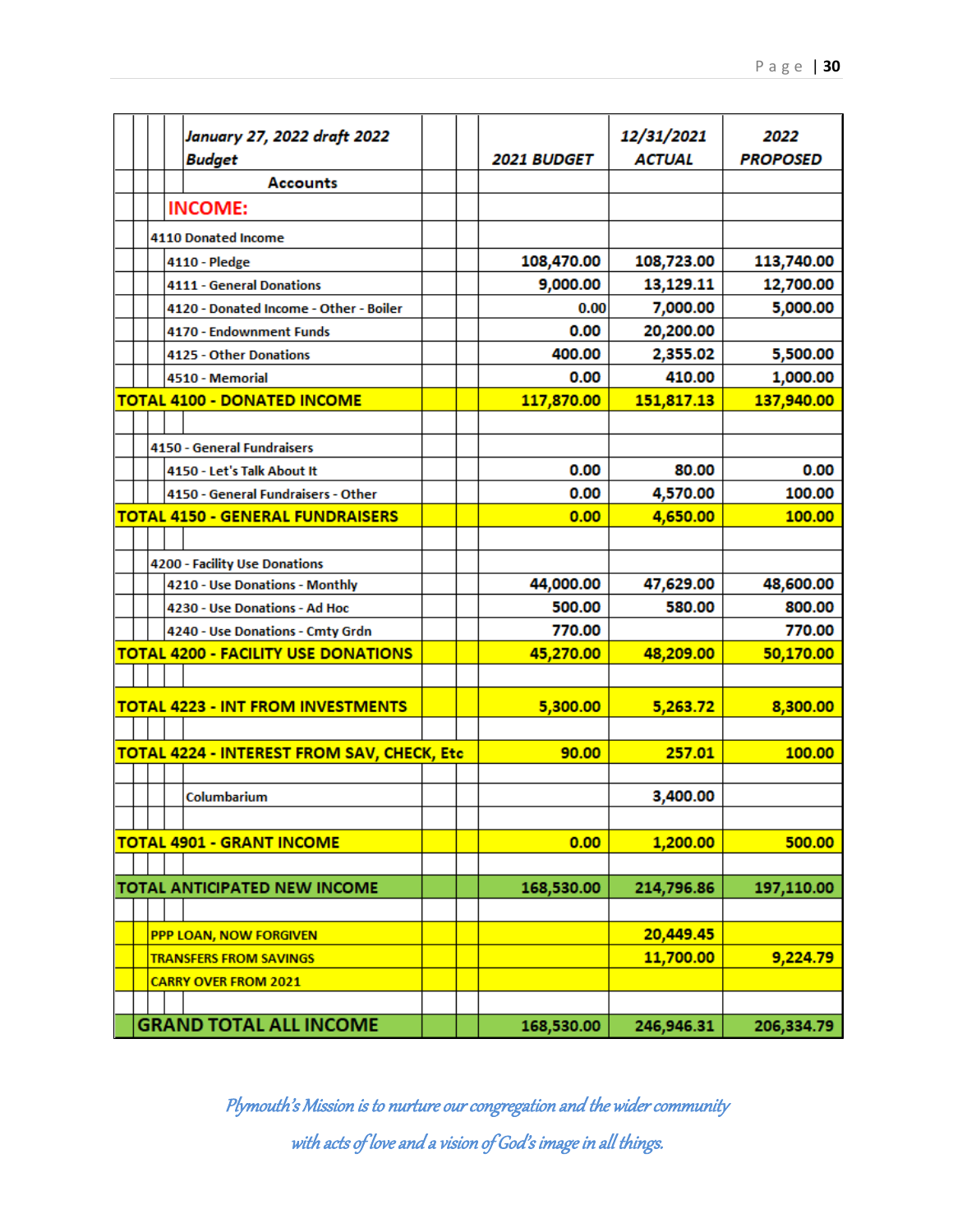|  | <b>EXPENDITURES:</b>                         |           |           |           |
|--|----------------------------------------------|-----------|-----------|-----------|
|  | <b>Administrative Expenses</b>               |           |           |           |
|  | 6001 - Accounting Fees                       | 1,800.00  | 2,050.00  | 2,000.00  |
|  | 6002 - Bank Service Charges                  | 10.00     | 40.00     | 40.00     |
|  | 6003- Pay Pal Expenses                       | 175.00    | 71.66     | 50.00     |
|  | 6004 - Legal Expenses                        | 1,000.00  | 0.00      | 0.00      |
|  | <b>6005 Pension Board Dues</b>               |           | 140.98    |           |
|  | 6006 - Licenses and Permits                  | 31.00     | 31.00     | 56.00     |
|  | 6010 - Postage and Delivery                  | 1,500.00  | 1,133.20  | 1,000.00  |
|  | 6022 - Printing Service Contract             | 1,800.00  | 1,517.08  | 2,300.00  |
|  | <b>TOTAL 6000 - ADMINISTRATIVE EXPENSE</b>   | 6,316.00  | 4,983.92  | 5,446.00  |
|  | Mt/N. Wyoming Conference:                    |           |           |           |
|  | 6031 - Conf Annual Meeting Fees              | 200.00    | 0.00      | 200.00    |
|  | 6032 - OCWM Pledge                           | 10,000.00 | 10,833.97 | 10,000.00 |
|  | 6033 - Conference Per Capita Dues            | 2,440.00  | 2,643.29  | 2,200.00  |
|  | 6035 - Mimanagish                            | 0.00      | 0.00      | 0.00      |
|  | TOTAL 6030 - MT/N. WYO CONFERENCE            | 12,640.00 | 13,477.26 | 12,400.00 |
|  |                                              |           |           |           |
|  | <b>Education:</b>                            |           |           |           |
|  | 6115b - Adult Ed - Faith Devlpmt             | 200.00    | 0.00      | 250.00    |
|  | 6115c - Educational Supplies                 | 0.00      | 0.00      | 250.00    |
|  | <b>TOTAL 6115 - EDUCATION</b>                | 200.00    | 0.00      | 500.00    |
|  | Supplies:                                    |           |           |           |
|  | 6130 - Supplies - Other                      | 150.00    | 118.21    | 120.00    |
|  | 6130a - Office & Computer Supplies           | 1,500.00  | 1,330.91  | 1,300.00  |
|  | 6130e - Cleaning/Lavatory Supplies           | 1,200.00  | 1,227.42  | 1,350.00  |
|  | <b>TOTAL 6130 - SUPPLIES</b>                 | 2,850.00  | 2,676.54  | 2,770.00  |
|  |                                              |           |           |           |
|  | <b>Advertising:</b>                          |           |           |           |
|  | 6190 - Advertising - Other                   | 300.00    | 0.00      | 600.00    |
|  | 6191 - Advertising - Staff                   | 0.00      | 20.00     |           |
|  | <b>TOTAL 6190 - ADVERTISING</b>              | 300.00    | 20.00     | 600.00    |
|  |                                              |           |           |           |
|  | <b>TOTAL 6204 - BD DISCRETIONARY FUND</b>    | 300.00    | 104.30    | 200.00    |
|  | <b>Programs &amp; Ministries:</b>            |           |           |           |
|  | <b>6210 - Special Ministries</b>             | 2,000.00  | 7,070.00  | 1,000.00  |
|  | 6213 - Special Forums - Expense              | 0.00      |           |           |
|  | 6213 - Fellowship Events                     | 1,000.00  | 330.00    |           |
|  | <b>TOTAL 6209 - PROGRAM &amp; MINISTRIES</b> | 3,000.00  | 7,400.00  | 1,000.00  |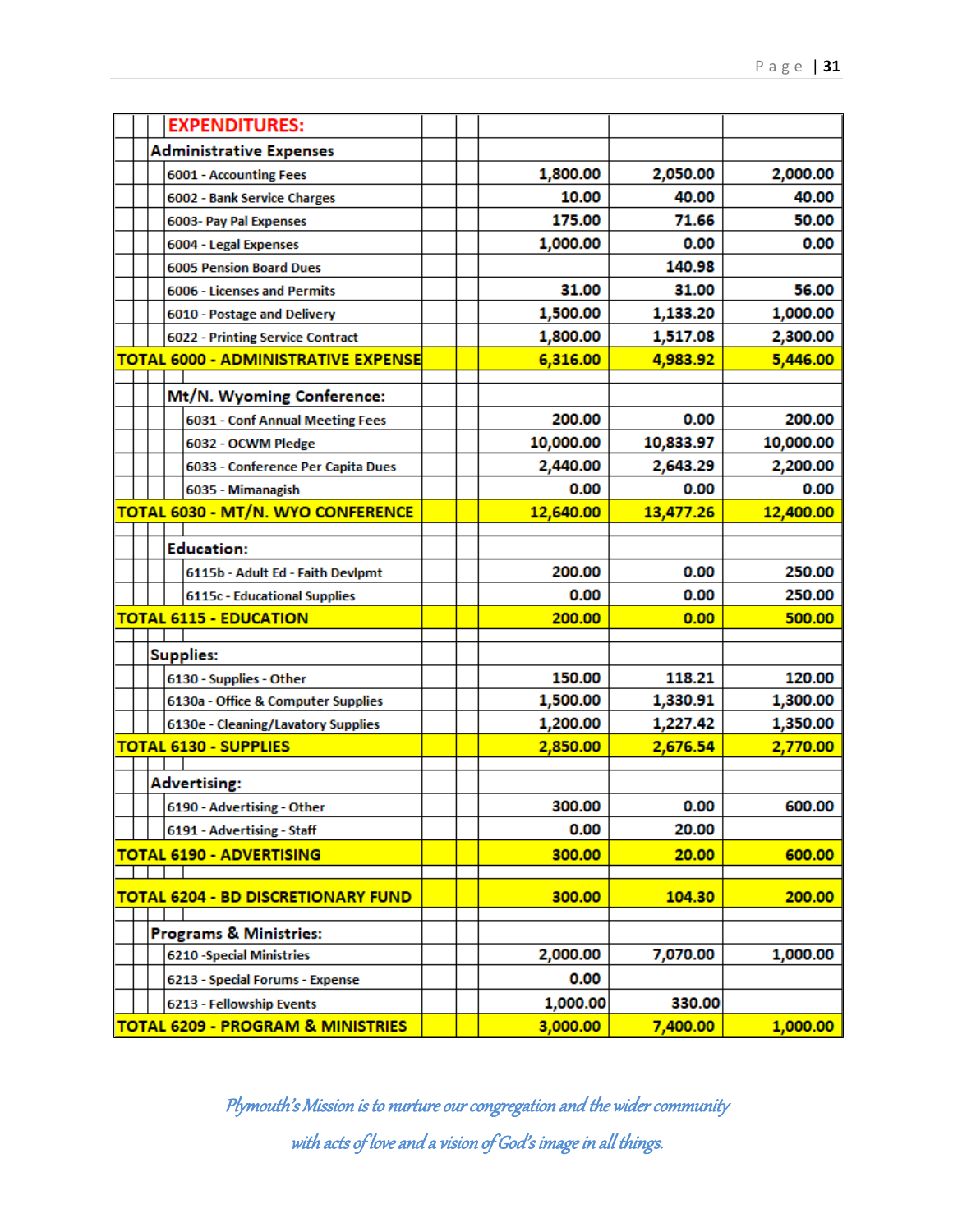|  | Worship:                                     |            |           |            |
|--|----------------------------------------------|------------|-----------|------------|
|  | 6251 - Instrument Repairs/Tuning             | 250.00     | 93.00     | 1,216.00   |
|  | 6252 - Music/Choir                           | 335.00     | 317.00    | 702.00     |
|  | 6253 - Supplies for Services                 | 185.00     | 121.41    | 80.00      |
|  | 6255a - Supply pastors                       | 0.00       | 150.00    | 600.00     |
|  | 6255b - Accompaniests                        | 400.00     | 450.00    | 400.00     |
|  | 6255c - Musicians                            | 2,400.00   | 1,200.00  | 1,350.00   |
|  | 62545 - Worship on line costs                | 600.00     | 59.97     | 5,277.00   |
|  | <b>TOTAL 6250 - WORSHIP EXPENSES</b>         | 4,170.00   | 2,391.38  | 9,625.00   |
|  |                                              |            |           |            |
|  | Personnel Salaries/Benefits:                 |            |           |            |
|  | 6304 - Office Manager                        | 12,896.00  | 7,818.50  | 11,250.00  |
|  | 6306 - Bookkeeper                            | 12,896.00  | 10,966.28 | 11,625.00  |
|  | 6320 - Youth Ministries/Ed Coord             | 0.00       | 0.00      | 0.00       |
|  | Social media & communications                |            |           | 1,000.00   |
|  | 6315 - Streaming technnician                 |            | 550.00    | 550.00     |
|  | 6322 - Nursery Attendant - Salary            | 900.00     | 850.00    | 850.00     |
|  | 6325 - Vacation Coverage                     | 0.00       | 0.00      |            |
|  | 6326 - Music Leadership                      | 10,140.00  | 9,061.25  | 10,800.00  |
|  | 6330 - Custodian Salary                      | 3,125.00   | 2,222.10  | 2,300.00   |
|  | <b>6344 Moving expenses</b>                  |            | 4,612.80  |            |
|  | 6350 - Pastor's Salary -                     | 32,903.00  | 26,838.49 | 72,500.00  |
|  | 6345 Pastor - temporary summer               |            | 4,795.00  |            |
|  | 6350a-Pastor's Tax Deferred Retiremt A/d     |            | 300.00    |            |
|  | 6351 - Pastor's Health & Dental              |            | 1,415.00  |            |
|  | 6352 - Pastor Housing Allowance              | 20,400.00  | 12,622.96 |            |
|  | 6353 - Pastor Life/Disability                | 150.00     |           |            |
|  | 6354 - Pastor Pension                        | 7,964.00   | 3,136.30  |            |
|  | 6355 - Pastor Self Employment church portion | 3,586.00   | 1,793.04  | 3,802.00   |
|  | 6356 - Pastor Professional Ministry Expenses | 2,500.00   | 920.35    | 2,500.00   |
|  | 6357 Pastor FSA Plan                         |            | 250.00    | 750.00     |
|  | 6366 - Pastor Health Exp Assistance          | 10,000.00  | 7,594.64  | 0.00       |
|  | TOTAL 6300 - PERSONNEL SALARY/BENFT          | 117,460.00 | 95,746.71 | 117,927.00 |
|  |                                              |            |           |            |
|  | <b>Payroll Expenses:</b>                     |            |           |            |
|  | 6372 - Fed Soc Sec/Fed Medicare              | 3056.71    | 1,759.71  | 1,763.79   |
|  | 6376 - Mt State Fd/Unemployment              | 500.00     | 767.84    | 768.00     |
|  | <b>TOTAL 6370 - PAYROLL EXPENSES</b>         | 3,556.71   | 2,527.55  | 2,531.79   |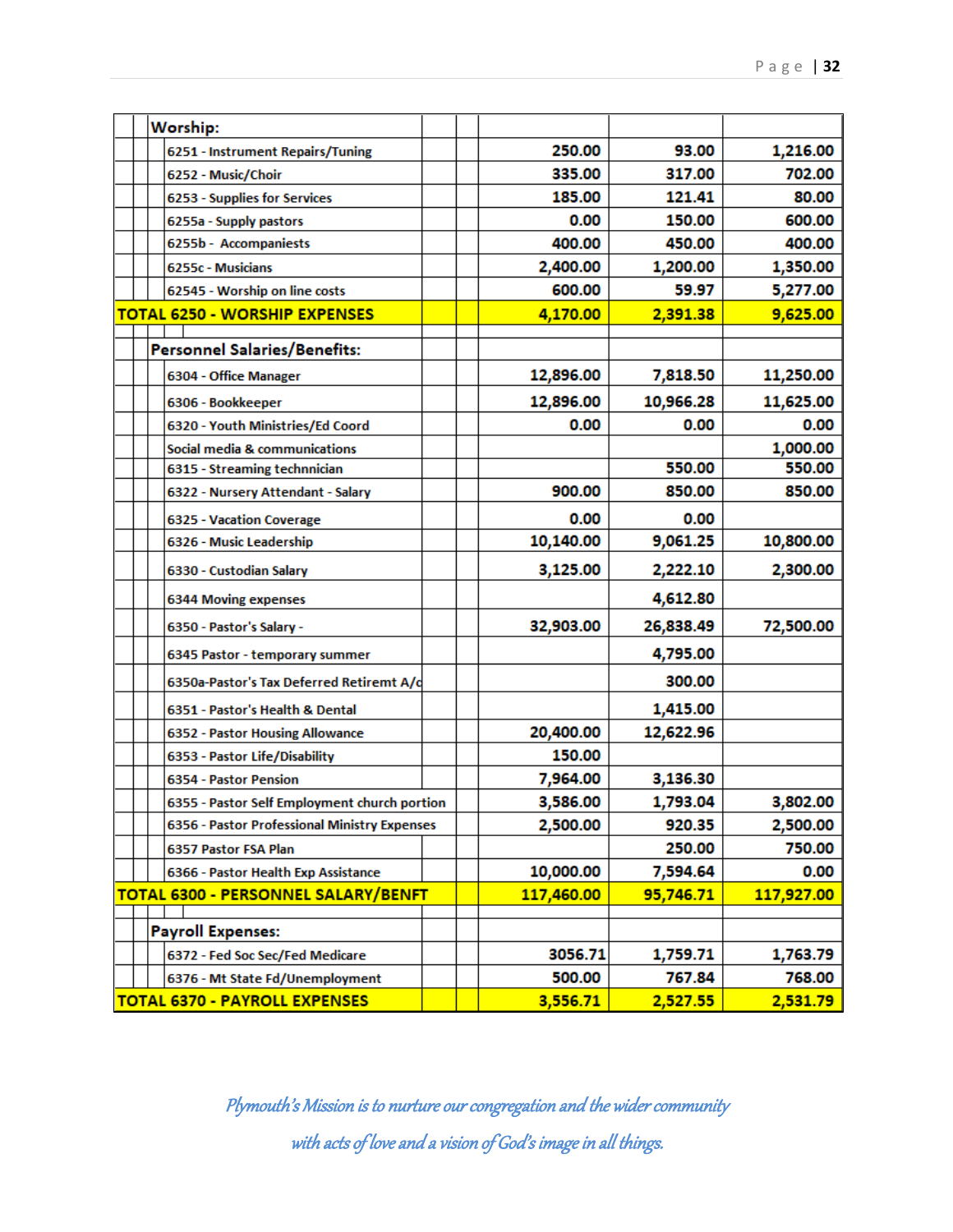|  | <b>Facility Maintenance:</b>                      |             |            |            |
|--|---------------------------------------------------|-------------|------------|------------|
|  | 6414 - Fire Security                              | 275.00      | 5,015.00   | 450.00     |
|  | 6416 repairs and maintenance                      | 2,000.00    | 107.90     | 110.00     |
|  | 6416 - Repairs/Maint - Other                      |             | 9,200.00   | 0.00       |
|  | 6416a - Building Repairs                          |             | 1,061.60   | 1,000.00   |
|  | 6416c - Equipment Repairs                         |             | 524.99     | 700.00     |
|  | 6416e - Lawn Care                                 | 1,640.00    | 2,795.00   | 2,800.00   |
|  | 6416f - Snow Plowing                              | 4,000.00    | 6,546.58   | 4,245.00   |
|  | <b>TOTAL 6410 - FACILITY MAINTENANCE</b>          | 7,915.00    | 25,251.07  | 9,305.00   |
|  |                                                   |             |            |            |
|  | <b>TOTAL 6420 - INS: PROPERTY &amp; LIABILITY</b> | 13,904.00   | 17,901.50  | 16,500.00  |
|  | <b>TOTAL 6425 - PROPERTY TAX</b>                  | 9,600.00    | 9,342.06   | 10,000.00  |
|  | <b>Utilities:</b>                                 |             |            |            |
|  | 6431 - Gas & Electric                             | 9,000.00    | 8,634.72   | 9,000.00   |
|  | 6432 - Sanitation                                 | 900.00      | 823.35     | 850.00     |
|  | 6433 - Water/sewer                                | 3,900.00    | 5,141.61   | 5,500.00   |
|  | 6434 - Web pages/internet                         | 850.00      | 882.22     | 840.00     |
|  | 6435 - Telephone                                  | 850.00      | 838.80     | 840.00     |
|  | <b>TOTAL 6430 - UTILITIES</b>                     | 15,500.00   | 16,320.70  | 17,030.00  |
|  |                                                   |             |            |            |
|  | <b>TOTAL 6440 - MISCELLANEOUS EXPENSE</b>         | 500.00      | 961.86     | 500.00     |
|  | <b>TOTAL 6600 - GRANT EXPENSES</b>                | 0.00        | 0.00       | 0.00       |
|  |                                                   |             |            |            |
|  | <b>GRAND TOTAL OPERATING EXPENSE</b>              | 198,211.71  | 199,104.85 | 206,334.79 |
|  | <b>NET ORDINARY INCOME:</b>                       | (29,681.71) | 47,841.46  | 0.00       |
|  |                                                   |             |            |            |
|  | Transfers out of general fund                     |             |            |            |
|  | <b>Transfer to savings</b>                        |             | 3,400.00   |            |
|  | To endowment fund at UCF                          |             | 20,000.00  | ۰          |
|  | To boiler savings account                         |             | 7,000.00   |            |
|  | <b>TOTAL TRANSFERS OUT OF GENERAL FUND</b>        | 3,000.00    | 30,400.00  |            |
|  |                                                   |             |            |            |
|  | <b>TOTAL NET INCOME (LOSS)</b>                    | (32,681.71) | 17,441.46  | 0.00       |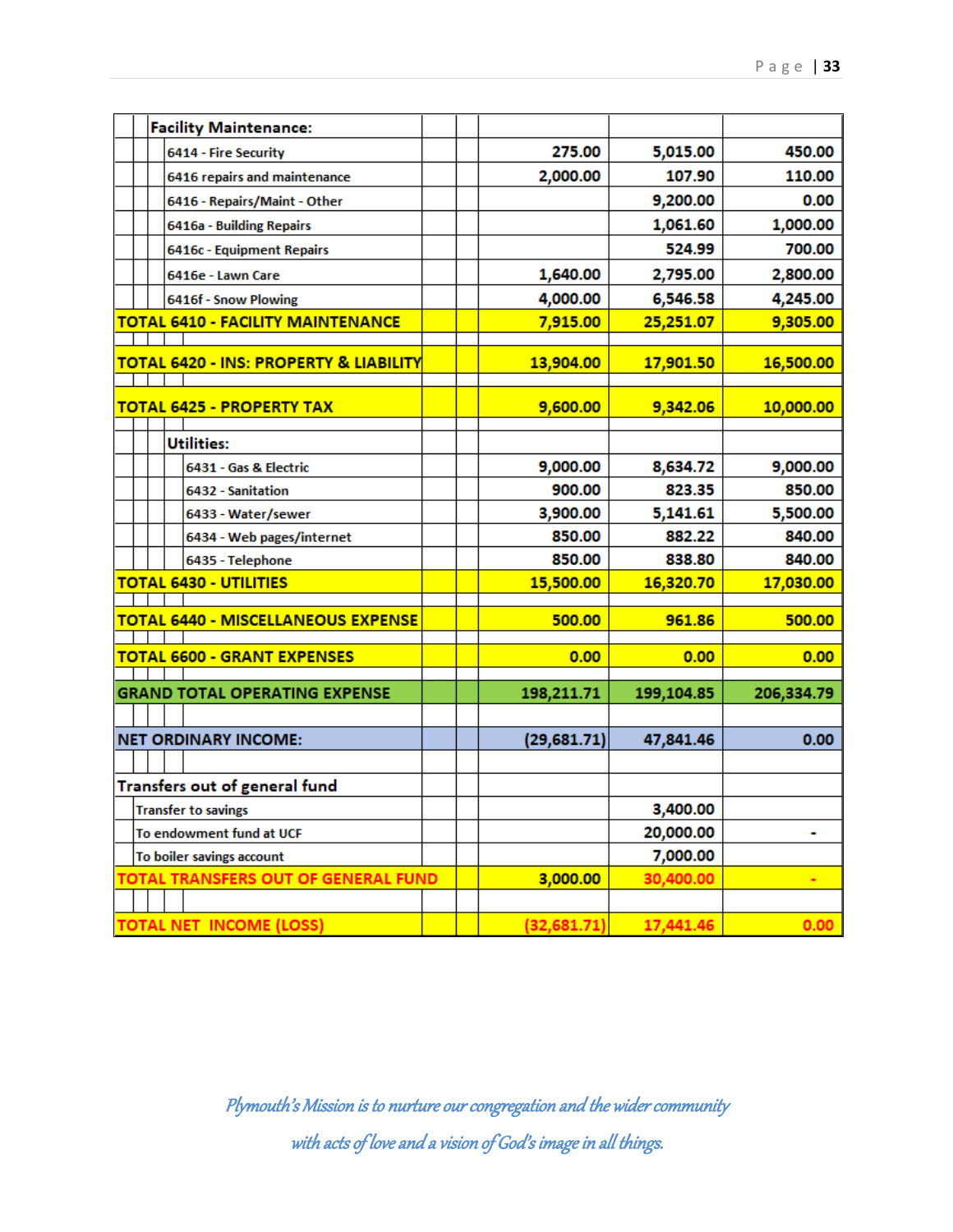#### PLYMOUTH CONGREGATIONAL CHURCH **Balance Sheet** As of December 31, 2021

| ASSETS                                                     | Dec 31, 21               |
|------------------------------------------------------------|--------------------------|
| <b>Current Assets</b>                                      |                          |
| Checking/Savings                                           |                          |
| 1000 Checking Accounts                                     |                          |
| 1005 Checking - Campership (4195)                          | 1,709.37                 |
| 1006 - Checking - Columbarium (4195)                       | 3.279.67                 |
| 1007 · Checking - New Boiler (4195)                        | 5,300.00                 |
| 1008 Checking - Sabbatical (4195)                          | $-1.612.80$              |
| 1010 - Checking - General (4195)                           |                          |
| 1011 Just Coffee                                           | 314.88                   |
| 1012 Mission Money                                         | 2,620.89                 |
| 1014 - Pastors Discretion                                  | 2.019.66                 |
| 1010 Checking - General (4195) - Other                     | 78.275.44                |
| Total 1010 - Checking - General (4195)                     | 83,230.87                |
| 1000 - Checking Accounts - Other                           | 317:45                   |
| Total 1000 - Checking Accounts                             | 92,224.56                |
| 1020 · Momorial Funds Sav (2324) Ascen                     |                          |
| 1020b - Memorial Fund - Ken Davenport E                    | 10,162.36                |
| 1020c - Mamorial Fund Rev Bill Hawk                        | 200.DO                   |
| 1020 - Memorial Funds Sav (2324) Ascen - Other             | 10,643.42                |
| Total 1020 - Memorial Funds Sav (2324) Ascen               | 21,005.78                |
| 1021A - Betty Purvis Account                               |                          |
| 1021B · Christian Ed Youth Unrestricted                    | $-9,180.92$              |
| 1021C · Christian Ed Youth R (3460) A                      | 60,532.89                |
| Total 1021A · Betty Purvis Account                         | 51,351.07                |
| 1022 · Building Reserve Fd (3452) Asce                     | 27.573.12                |
| Total Checking/Savings                                     | 192.155.43               |
| Accounts Receivable                                        |                          |
| 1100 Accounts Receivable                                   | 500,00                   |
| Total Accounts Receivable                                  | 500.00                   |
|                                                            |                          |
| Other Current Assets                                       |                          |
| 1025 - Certificates of Deposit                             |                          |
| 1025 A Youth Programs - 24852<br>1025 B Sabbatical - 24855 | 5.008.30                 |
|                                                            | 9.022.40                 |
| 1025 C · Boiler - 24853                                    | 100,165.86               |
| 1025 D · Columbarium - 24854                               | 8,013.27                 |
| Total 1025 - Certificates of Deposit                       | 122,209.83               |
| 1200 - Investment Accounts                                 |                          |
| 1245 - UCC Foundation Endowment                            | 90.429.67                |
| Total 1200 - Investment Accounts                           | 90,429.67                |
| <b>Total Other Current Assets</b>                          | 212.639.50               |
| <b>Total Current Assets</b><br>TOTAL ASSETS                | 405,294.93<br>405,294.93 |

Page 1 of 2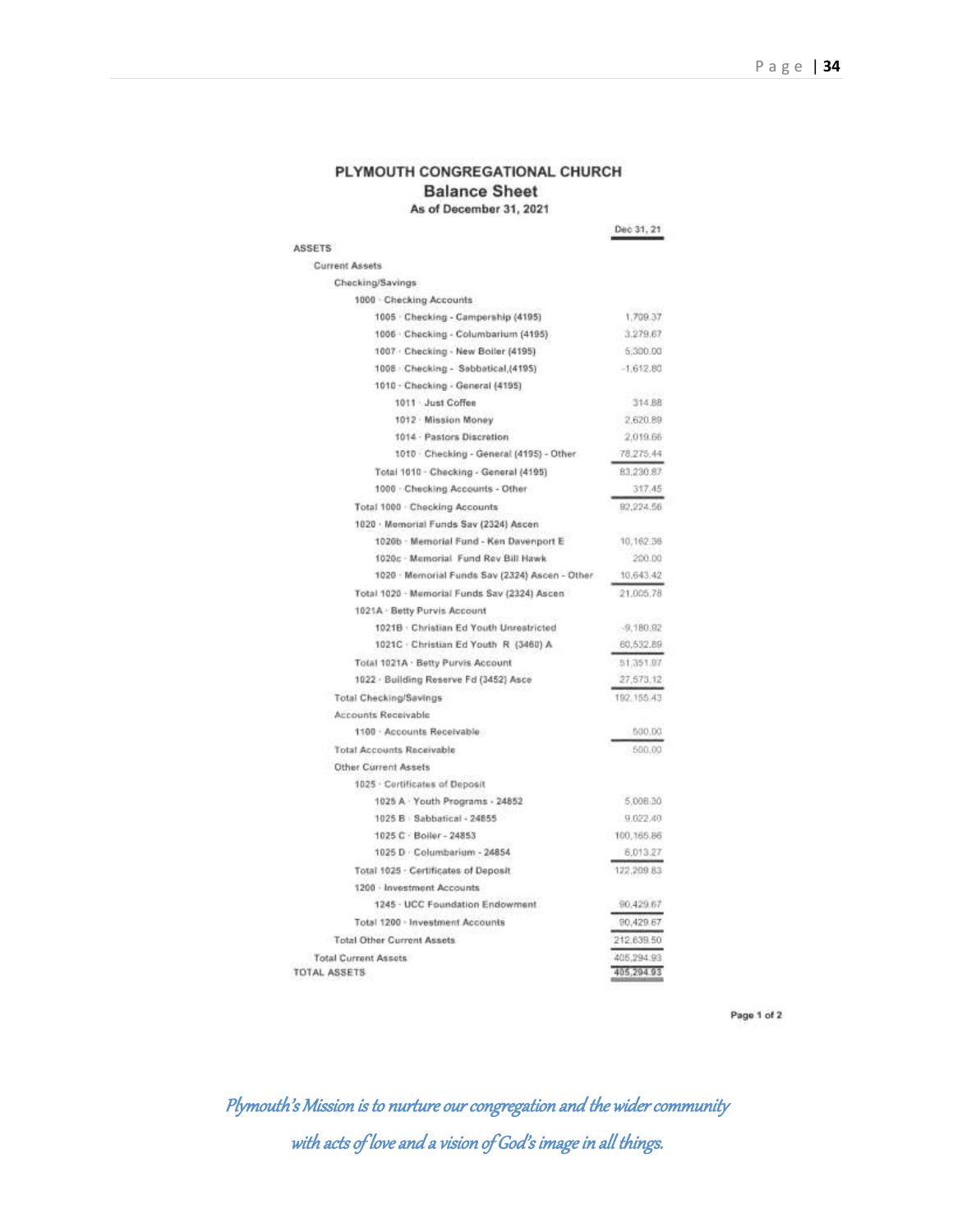#### PLYMOUTH CONGREGATIONAL CHURCH **Balance Sheet** As of December 31, 2021

Dec 31, 21 LIABILITIES & EQUITY Liabilities **Current Liabilities** Other Current Liabilities 640.00 2005 - UCC Special Offerings 2010 · Funeral Assistance 2,495.36 2011 - Key & Room Deposits 150.00 2100 - Payroll Liabilities 2110 - FMed/FSoc Payable Employee 908.17 2120 - Fed Income Tax W/H  $-1.102.76$ 2130 - State Income Tax W/H 407.00 2140 - SUUDSI Payable 34.28 908.17 2170 · FMed/FSoc Payable - Employer Total 2100 - Payroll Liabilities 1,154.86 2,019.66 2750 · Pastor's Discretion 2800 - Deferred Revenue 400.37 2650 - Just Coffee Program 2700 Mission Money - Gas Vouchers  $-1,922.11$ Total 2800 - Deferred Revenue  $-1,521.74$ 4.938.14 **Total Other Current Liabilities** 4,938.14 **Total Current Liabilities** 4,938.14 **Total Liabilities** Equity 3160 With Restrictions 2300 - Sabbiatical, Interim 9,000.00 2400 - Roserve - New Boller 17:600:00 2510 Memorial Fund 10,637.93 2520 - Ken Davenport Estate 10,162.36 200.00 2530 · Rev. Bill Hawk Memorial 2600 · Endowment Funds Gifts 4,249.36 2610 - Christian Ed Youth 10,213.09 2620 - Building Reserve Fd 11,564.97 1,709.37 2625 - Campership 2675 - Columbarium Fund 8,179.67 Total 3160 - With Restrictions 83,516.75 32000 · Unrestricted Net Assets 231.456.68 Net Income 85.383.36 **Total Equity** 400,356.79 405,294.93 TOTAL LIABILITIES & EQUITY

Page 2 of 2